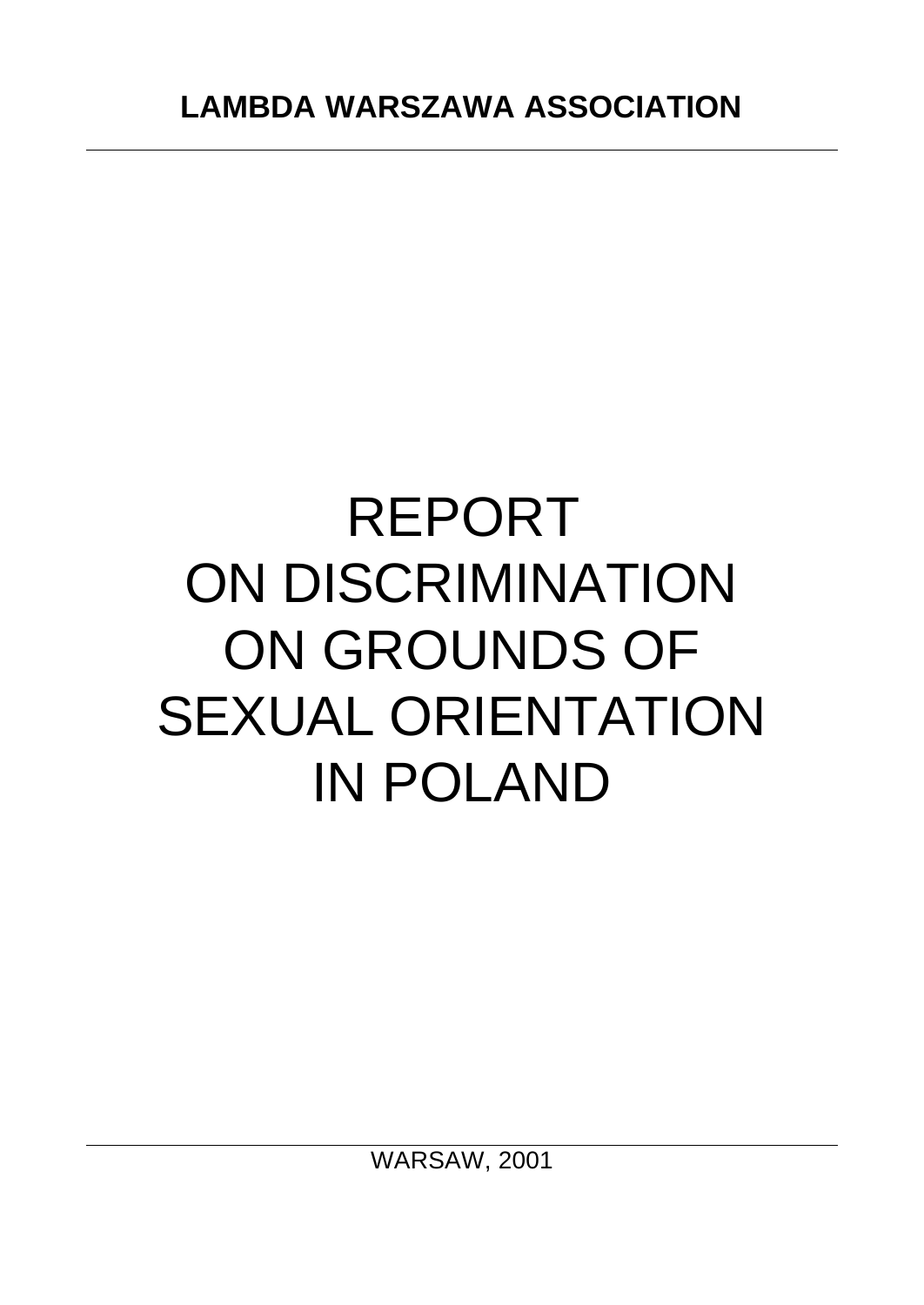# **CONTENTS:**

| 1.4. Sociological Research on Lesbians and Gays in Poland 4  |  |
|--------------------------------------------------------------|--|
|                                                              |  |
|                                                              |  |
|                                                              |  |
|                                                              |  |
| 3.4. Avoidance of behaviour which may cause discrimination16 |  |
|                                                              |  |
|                                                              |  |
|                                                              |  |
|                                                              |  |
|                                                              |  |
|                                                              |  |
|                                                              |  |
|                                                              |  |
|                                                              |  |
|                                                              |  |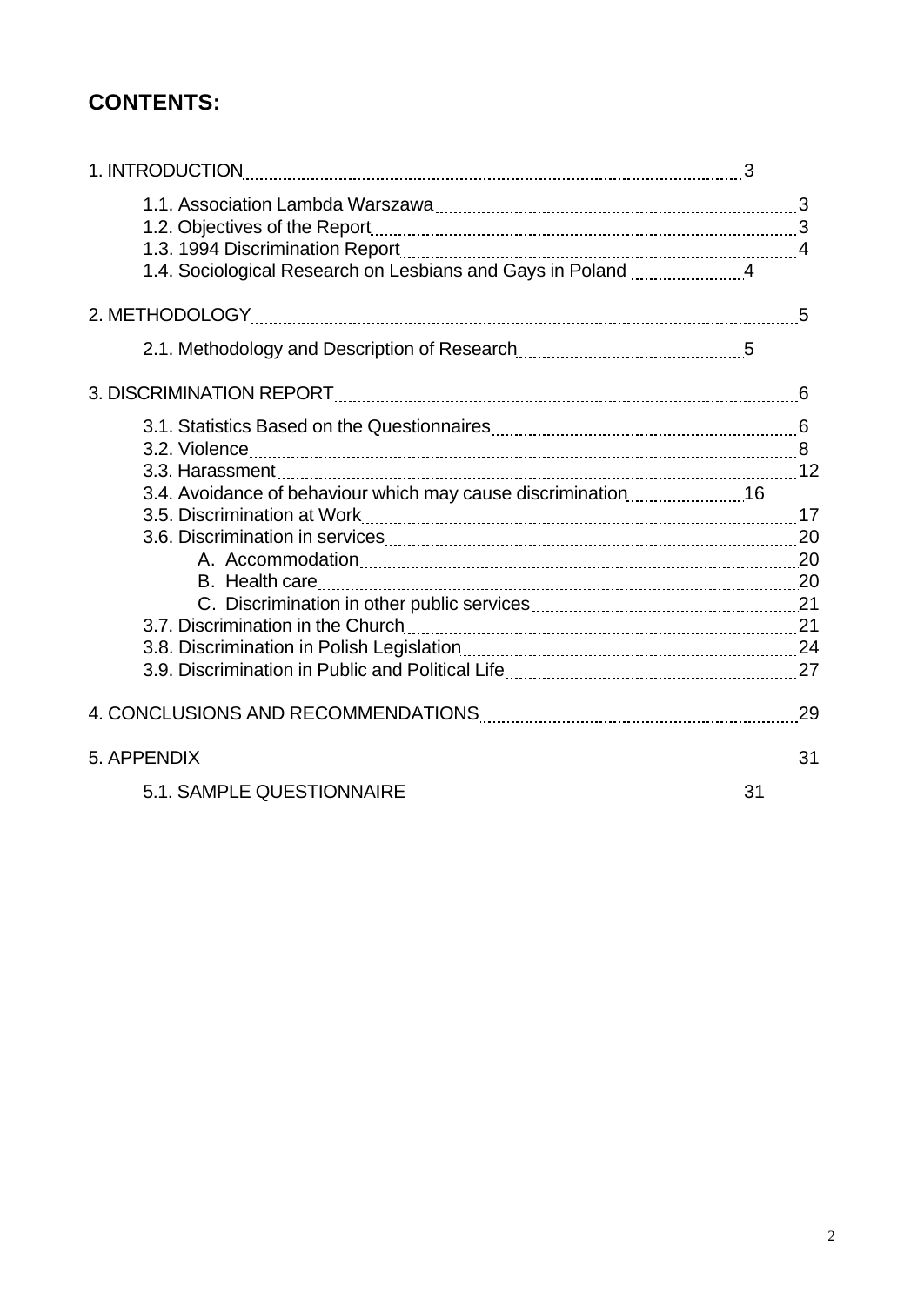# **1. INTRODUCTION**

# **1.1. LAMBDA - WARSZAWA**

The Association Lambda Warszawa – an organisation of the lesbian and gay community – was formed in 1997. The Association works in the Capital City of Warsaw and the Region of Mazowsze. It also co-operates with other Polish lesbian and gay organizations in initiatives of national coverage. The association relies on the work of volunteers who offer their time to pursue statutory goals, including:

- · developing a positive identity of bisexual and homosexual people;
- enhancing social tolerance for bisexuality and homosexuality;
- · promotion of safer sex and related co-operation with governmental agencies and NGOs.

Since 1998, the Association has maintained the Information and Support Centre "Rainbow", the only such institution in Poland. Through the "Rainbow" Centre, the association offers:

- · Support hotline for lesbians, gays, and their families;
- · Support groups, meeting groups, discussion groups;
- Lesbian creative group "Gennema";
- Legal advisory;
- Psychological counselling;
- · HIV/AIDS prevention programme "Safer Relations";
- Ecumenical Christian Lesbian and Gay Group;
- · Library and reading room;
- · Archive of press articles;
- · Advisory through mail;
- Film Discussion Club.

The Association and the "Rainbow" Centre have their offices in Warsaw at 178/16 Czerniakowska St. (address details can be found at the end of the Report).

# **1.2. OBJECTIVES OF THE REPORT**

This Report on Discrimination on Grounds of Sexual Orientation is part of a larger project carried out by ILGA-Europe (the European Region of the International Lesbian and Gay Association) with financial assistance of the Open Society Institute, Budapest. The project is implemented in Central and Eastern Europe, among countries applying for European Union accession. In addition to Poland, similar reports have been drafted in Romania, Slovenia, and Hungary.

It was our objective to collect information on discrimination against homosexual and bisexual people in Poland. The survey questionnaire we have developed comprises questions on violence and harassment; discrimination at work; discrimination in public services; and discrimination in the church. The information we have collected (used to draft the Report) will be presented to the Polish general public, Polish authorities, and the European Commission in Brussels. We believe this Report cannot go unanswered: we expect the public opinion will learn about the extent of discrimination against sexual minorities in Poland and we hope the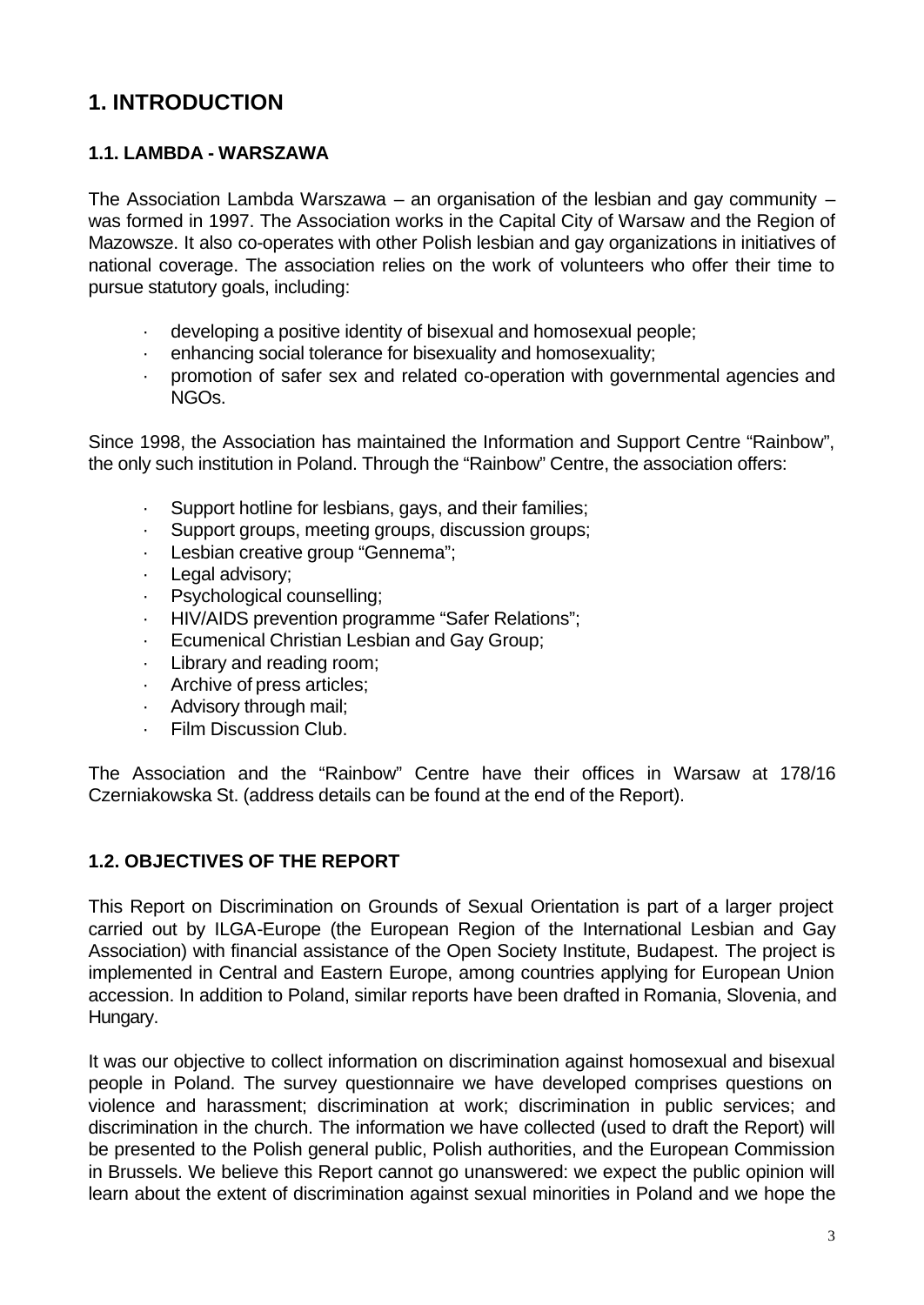European Commission's preaccession report for the Polish Government will include recommendations on the rights of lesbians and gays.

We also hope that the publication of this Report will have a real positive impact on the position of homosexual people in Poland. Once we realize the scale of discrimination, we can demand specific measures to prevent it.

# **1.3. 1994 DISCRIMINATION REPORT**

This Report is the second one drafted by Polish lesbian and gay organisations. The first was developed in 1994, also by the Warsaw part of the then national Association of Lambda Groups.

The 1994 Report was aimed at compiling specific information on various types of persecution and discrimination on grounds of sexual orientation. Unlike in this Report, however, no surveys were then performed; only individual cases of discrimination were reported. There were 37 such cases relating to discrimination in school and at the university; at work; in the army; in the church; discrimination by the police; discrimination by the family; discrimination in the mass media; discrimination with respect to accommodation; beatings and verbal abuse; and social stigmatisation.<sup>1</sup>

# **1.4. SOCIOLOGICAL RESEARCH ON LESBIANS AND GAYS IN POLAND**

A. On 6-9 April 2001, CBOS (Polish Centre for Public Opinion Polls) carried out a survey on "Attitudes towards Homosexual Marriage." The outcome is not optimistic: 69% of Poles oppose homosexual marriage, 24% of respondents accept it. 88% believe that homosexuality is unnatural, 47% think this unnatural behaviour should be tolerated, 41% believe it cannot be accepted. **Only every twentieth respondent (5%) says homosexuality is normal.** A great majority of respondents (84%) oppose adoption of children by homosexual couples. 8% of respondents accept adoption by same-sex couples, another 8% have no opinion.

Poles are not opposed to economic recognition of same-sex couples. 58% agree that samesex couples should have joint property rights (31% oppose this, 11% have no opinion). 45% of respondents think homosexual people living in a close relationship should have the right to use tax credits in joint payment of taxes (44% oppose this, 11% have no opinion).

A large part of respondents are in favour of limiting the freedom of lesbians and gays in their private lives. 42% of respondents think homosexual people should have no right to homosexual sex, the same proportion of respondents (40%) have the opposite view.<sup>2</sup>

B. What is the average Polish gay man like? This question was partly addressed by a survey of anonymous questionnaires carried out in October 1996 – October 1997. It covered 214 homosexual males aged 15-75 living in Poland and the Polish diaspora in Canada. The questionnaire (consisting of over 60 questions) was looking at diverse aspects of the lives of

 1 The 1994 Discrimination Report was published by the monthly *Inaczej,* no. 11(53), November 1994.

 $2$  CBOS polls quoted by the Polish Press Agency PAP.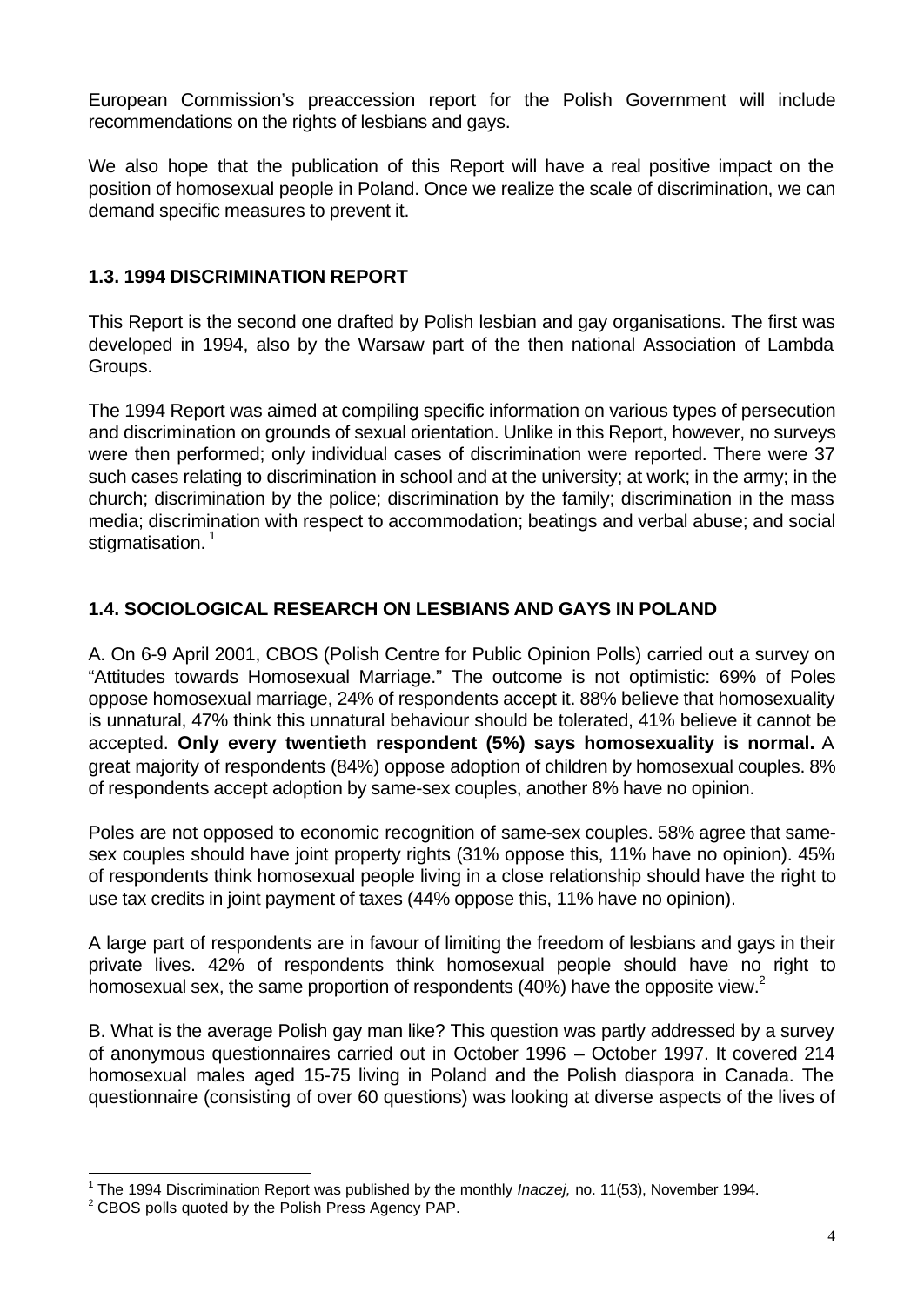Polish gays. The other research methodology used was participatory observation carried out in 1991-1998. Below is a summary of some of the findings.<sup>3</sup>

A great majority of the respondents believe that Poles have negative attitudes to homosexuals (73%; only 2% think the attitudes are positive). In their opinion, the main reasons are misunderstandings, ignorance, and taboos related to homosexuality (40%). Many respondents think the reasons include intolerance of difference (29%); every fifth respondent thinks this is due to negative attitudes of the church and prejudices (14%). As the respondents think the general public is intolerant of homosexuality, most of them have never come out (53%). A half of them said this was due to fear of their family's reaction (33%), every fifth said they decided not to come out in order to make their lives in the family easier (15%). Every fifth respondent said they have not come out but others have found out anyway (20%). For those who did not come out at work (73%), the main reason was fear of discrimination (28%), although other reasons included no acceptance on the part of their [professional] community (10%) and fear of losing their jobs (7%). The question "Have you heard of cases of discrimination against homosexuals?" was addressed by every fifth respondent (18%) with descriptions of specific individual cases (also from their own experience). Other issues addressed included negative attitudes of the general public (13%), legal discrimination (8%), discrimination by the church (7%) and discrimination at work (8%).

Most of the respondents are in favour of legal provisions recognizing same-sex unions (78%). More than half of them (60%) referred to legal aspects, others pointed to the psychological dimension (18%). The respondents believed lack of legal provisions recognizing same-sex couples was one of the reasons for a short lifetime of homosexual unions.

# **2. METHODOLOGY**

l

# **2.1. METHODOLOGY AND DESCRIPTION OF RESEARCH**

The Report aims at collecting specific information about the extent of discrimination against homosexual people in Poland. The objective was not only to describe cases of discrimination but also to gauge its extent; hence, we have distributed the questionnaire not only among people who have experienced discrimination on grounds of their sexual orientation but all potential respondents in the group.<sup>4</sup> The Report presents the cases of discrimination described in the questionnaires (violence and harassment against gays, lesbians, bisexuals, and transsexuals; discrimination at work; discrimination in services; discrimination in the church), discrimination in Polish legislation, and discrimination noted in public and political life.

The Report is an attempt at describing the situation of Polish lesbians and gays on a sociological and statistical basis. In spite of difficulty with reaching potential respondents, we have received 215 completed questionnaires. The Association was distributing the questionnaires in February-April 2001 in gay clubs, through the press and internet portals. The publishing house "Pink Press" supported us in the distribution of the questionnaire.

 $3$  "Homoseksualisci w Polsce. Studium srodowiska" [Homosexuals in Poland. A Study of a Community], Artur Krasicki - Institute of Sociology, Warsaw University, 1999

<sup>&</sup>lt;sup>4</sup> The full Questionnaire can be found in the Appendix to this Report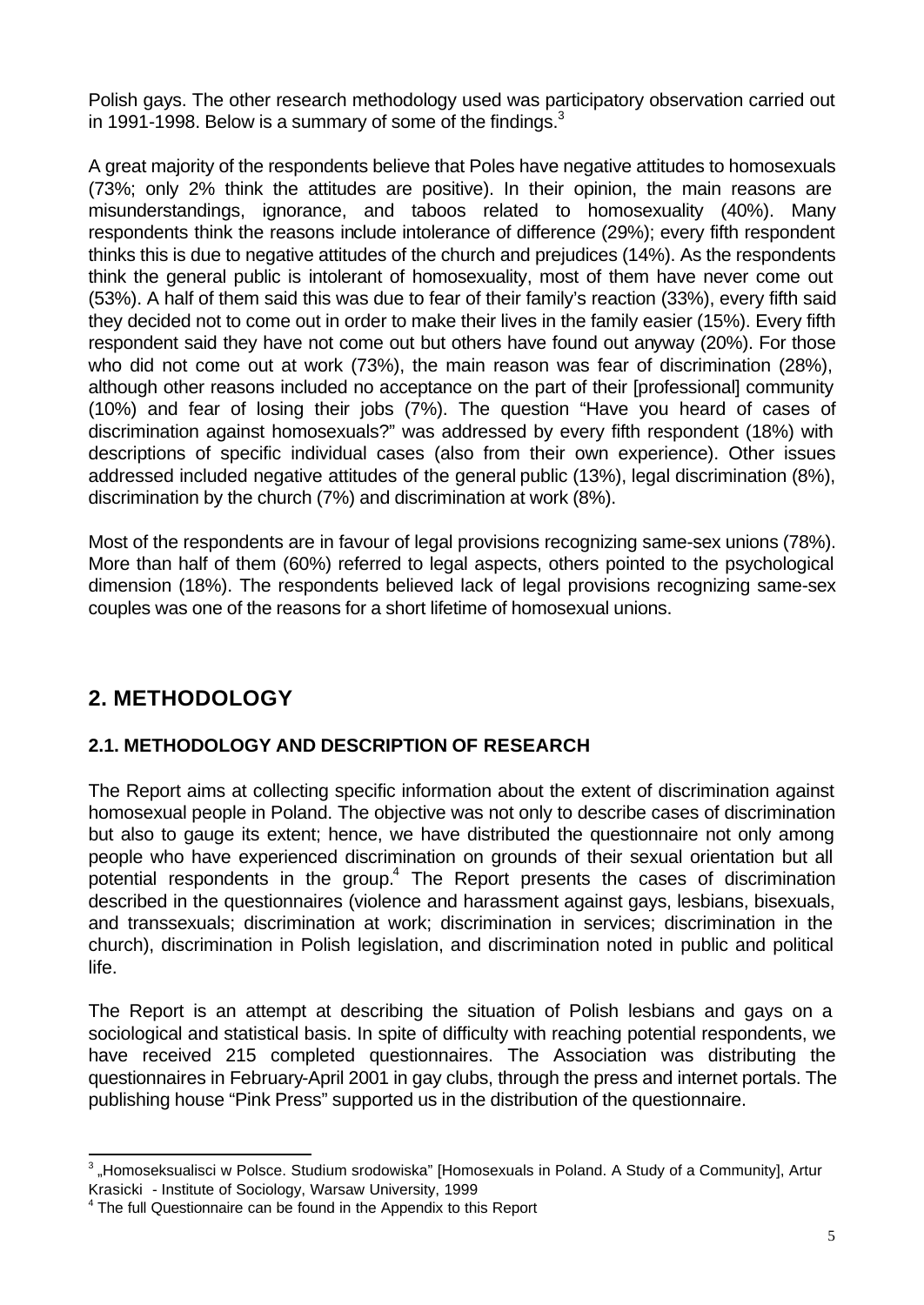The questionnaires are anonymous unless the respondent wanted to disclose personal data. Each case of discrimination mentions the gender and age of the victim (e.g.: *man, 18-26, city below 500 thousand*; or: *woman, 26-40, Warsaw*), as well as a description of the case. In the case of violence and harassment, we also describe the reaction of the police.

# **3. DISCRIMINATION REPORT**

# **3.1. STATISTICS BASED ON THE QUESTIONNAIRES**

The Association Lambda Warszawa collected 215 completed questionnaires within 3 months of the research. Of those, 179 were submitted by men, 35 by women, 1 by a transsexual. The statistics are shown below:

|                       | % of all<br>respondents | No. of<br>respondents |
|-----------------------|-------------------------|-----------------------|
| Gays                  | 72.5 % <sup>5</sup>     | 156                   |
| Lesbians              | 12 %                    | 26                    |
| <b>Bisexual women</b> | 4%                      | 9                     |
| <b>Bisexual men</b>   | 11 %                    | 23                    |
| Transsexuals          | 0.5%                    | 1                     |
| Total:                | 100 %                   | 215 persons           |



The age structure of the respondents suggests that over 95 percent of the respondents are 18-40 years of age. Detailed statistics are shown below:

l

 $5$  All percentages quoted in the Report are rounded to half a percent.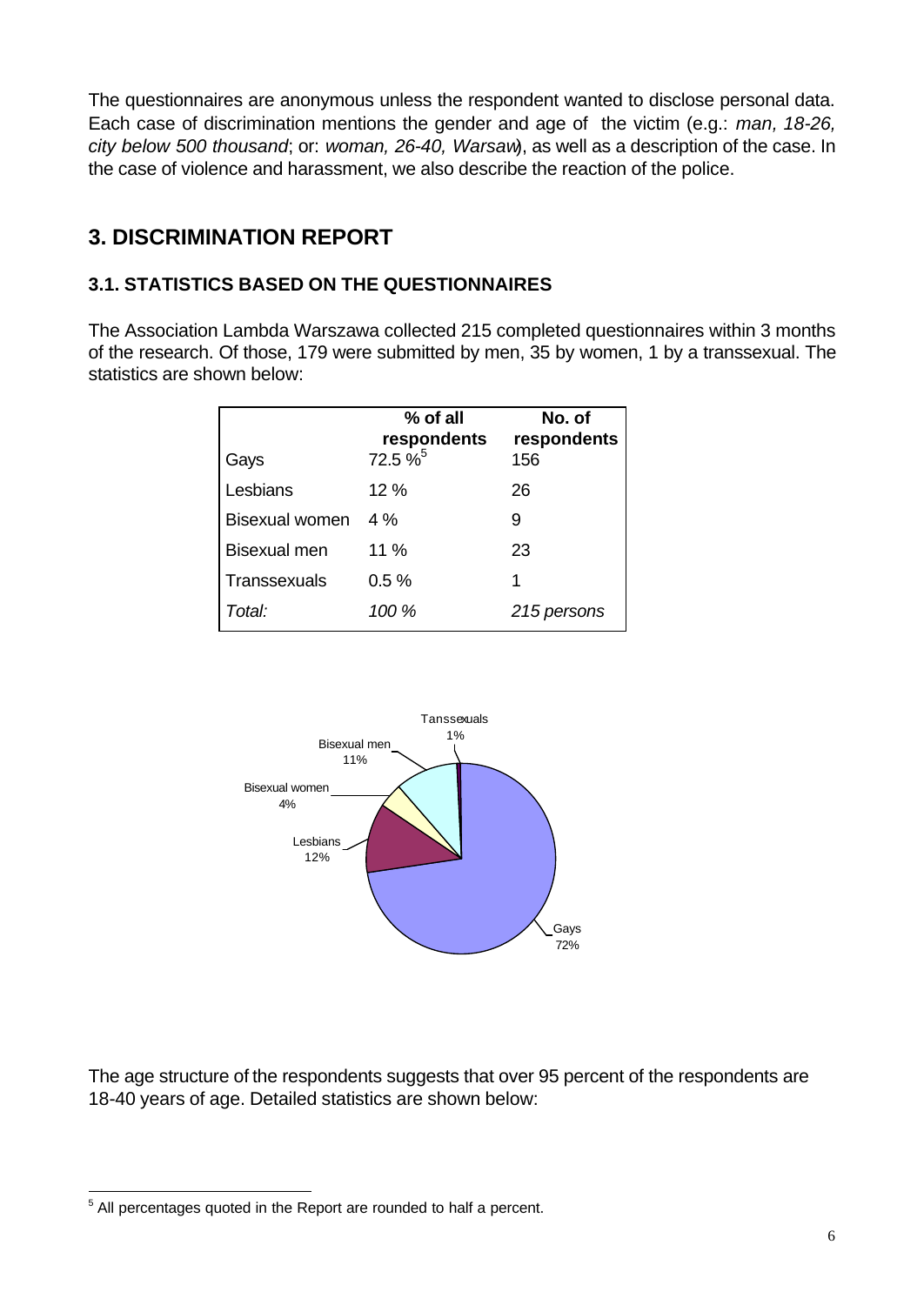| Age             | % of all<br>respondents | No. of<br>respondents |
|-----------------|-------------------------|-----------------------|
| Under 18 years  | 1 $%$                   | 2                     |
| $18 - 25$ years | 58.5%                   | 126                   |
| $26 - 40$ years | 36 %                    | 78                    |
| $41 - 50$ years | 2%                      | 4                     |
| $51 - 60$ years | $1\%$                   | 2                     |
| Over 60 years   | 0.5%                    | 1                     |
| No data         | 1%                      | 2                     |
| Total:          | 100 %                   | 215 persons           |



With respect to the place of residence of the respondents, nearly half of the respondent live in Warsaw, 13 percent live in cities with population between 500 thousand and 1 million people, and only 4 percent live in rural areas.

| <b>Place of residence</b> | $%$ of all              | No. of |
|---------------------------|-------------------------|--------|
|                           | respondents respondents |        |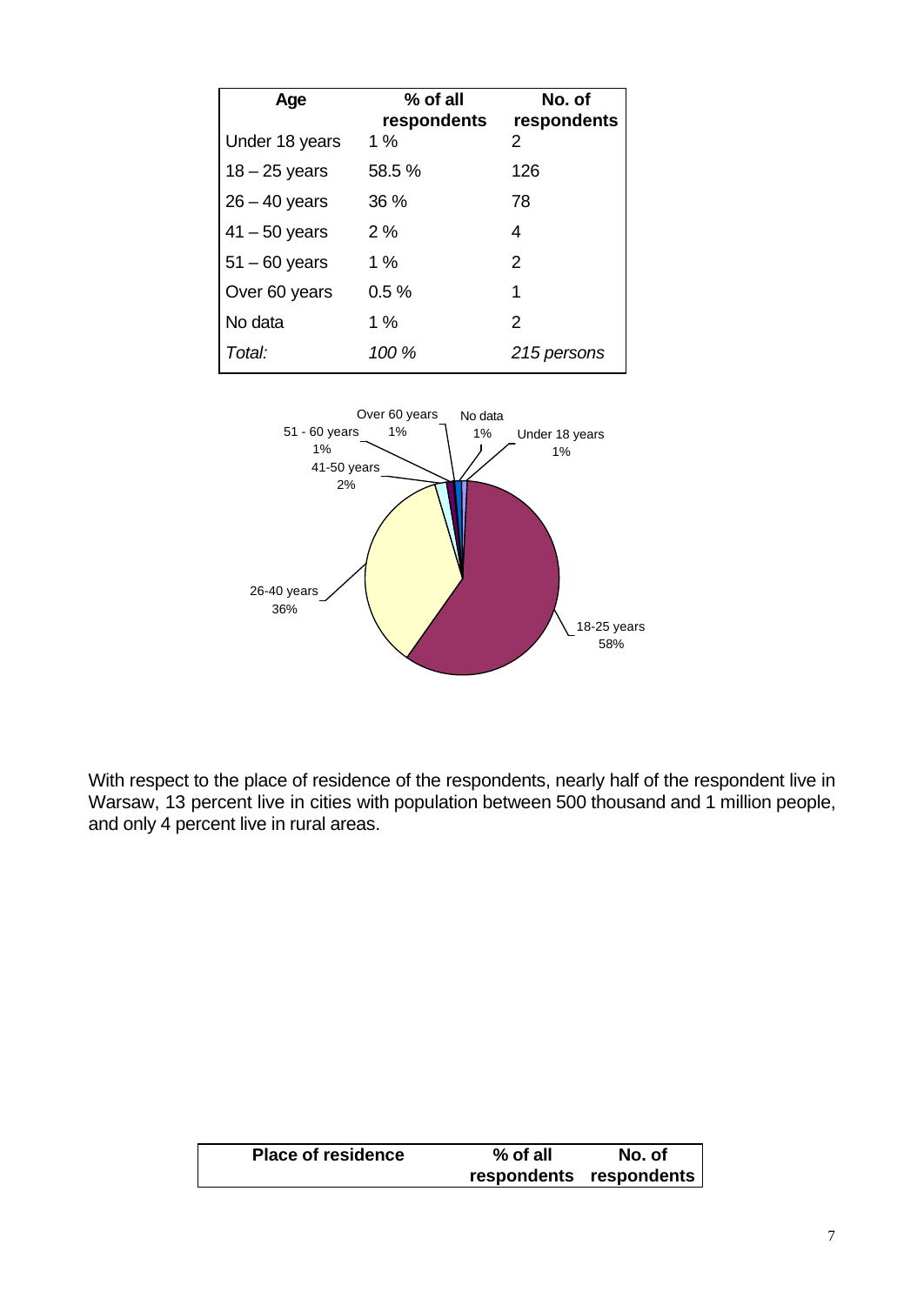| Rural area                         | 4%    | 9           |
|------------------------------------|-------|-------------|
| City below 20 thousand people      | 9%    | 19          |
| City $20 - 50$ thousand people     | 7 %   | 15          |
| City $50 - 100$ thousand people    | 4.5%  | 10          |
| City $100 - 500$ thousand people   | 10%   | 21          |
| City 500 thou. $-1$ million people | 13.5% | 29          |
| Warsaw (1.500,000 people)          | 51 %  | 110         |
| No data                            | 1%    | 2           |
| Total:                             | 100 % | 215 persons |



# **3.2. VIOLENCE**

Violence belongs to the most visible types of discrimination experienced by homosexuals in Poland. Every fifth respondent has experienced violence. This proportion is serious, and all the more so when account is taken of the high proportion of respondents who take steps to hide their sexual orientation to avoid discrimination (see para 3.4)

The description of cases is upsetting. Respondents described beatings, rape, physical assaults. What is also of much concern is that 77% of those who have experienced violence have not reported it to the police as they feared the reaction of law enforcement officers and the social implications of revealing violence experienced on grounds of sexual orientation.

The statistics of physical violence of homosexuals are shown below:

Have you experienced violence?

|             | %   | No. of cases |
|-------------|-----|--------------|
| <b>IYES</b> | 22% | 48           |
|             | 73% | 156          |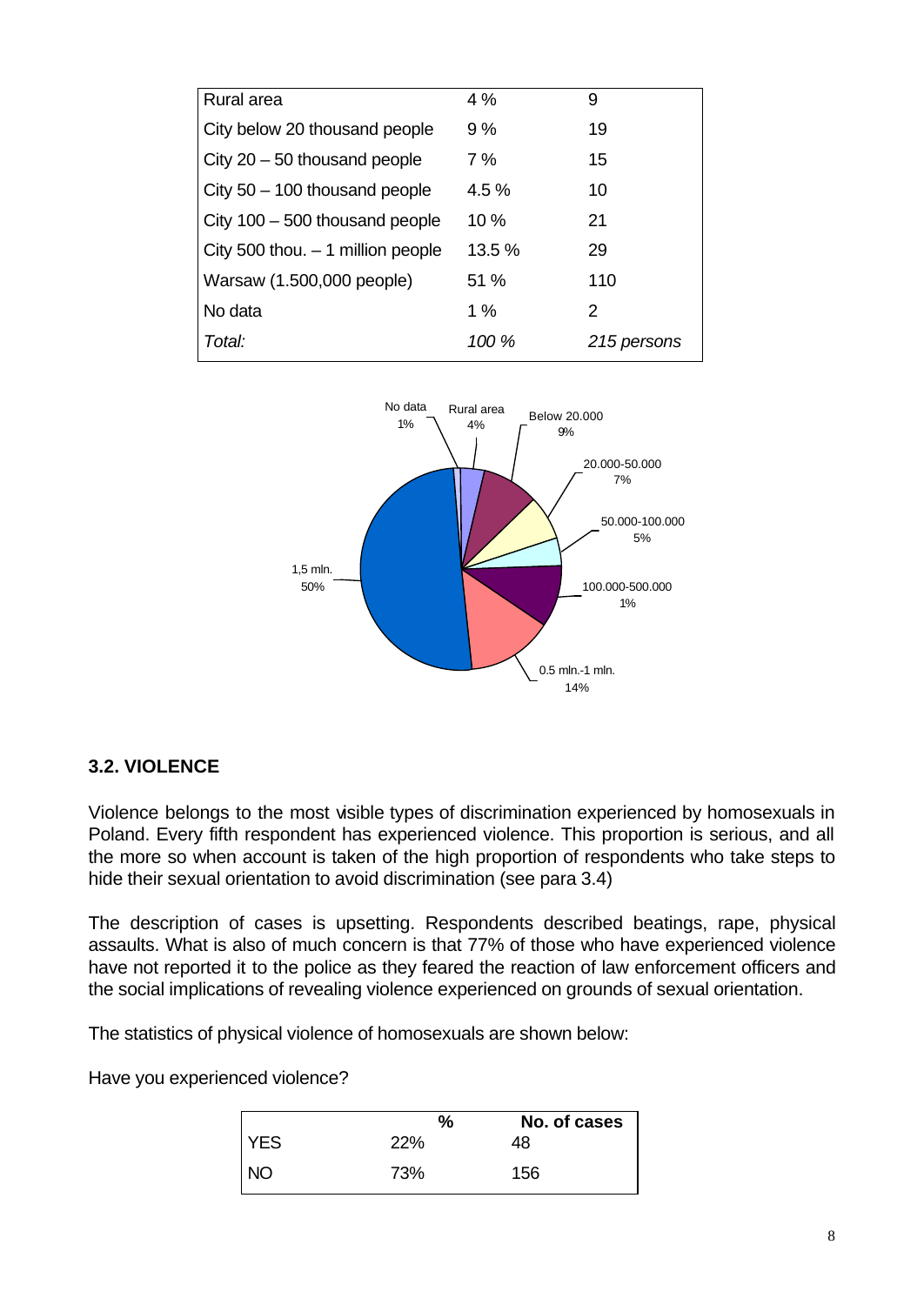| No data | 5%   | 44  |
|---------|------|-----|
| Total:  | 100% | 215 |



Of those who have experienced physical violence, 46% have experienced it once (22 persons), 15% twice (7 persons), 39% three or more times (19 persons). The high level of repeated violence is very disturbing. It underlines the extent to which those who are open about their sexual orientation are likely to be the subject of repeated acts of discrimination.

The most frequent types of incidents included: beating up (26 indications), hitting (21 indications), and "other" (18 indications). The perpetrators were usually strangers (28 indications), colleagues (13 indications), family members (12 indications), friends (6 indications); neighbours and the police were mentioned twice.

77% of cases of physical assault were not reported to the police (37 persons); 21% of the respondents who have experienced violence (10 persons) reported it to the police. The reaction of the police was usually hostile or neutral; only in two cases the respondents said it was supportive.

Of the 48 cases of violence, we want to describe the following 17:

#### 1. *Woman, 18-25, city below 500 thousand*

The woman was raped by a stranger who found out she was a lesbian. This was supposed to be punishment and teach her a lesson so she knew what her body was for.

The rape was not reported to the police as the victim was afraid of vengeance and of revealing her homosexuality to her family.

#### *2. Man, 18-25, city below 50 thousand.*

The man was assaulted by strangers who found out he was going to visit a friend who had appeared on a TV talk show and admitted he was gay. Two young attackers beat up and kicked the victim.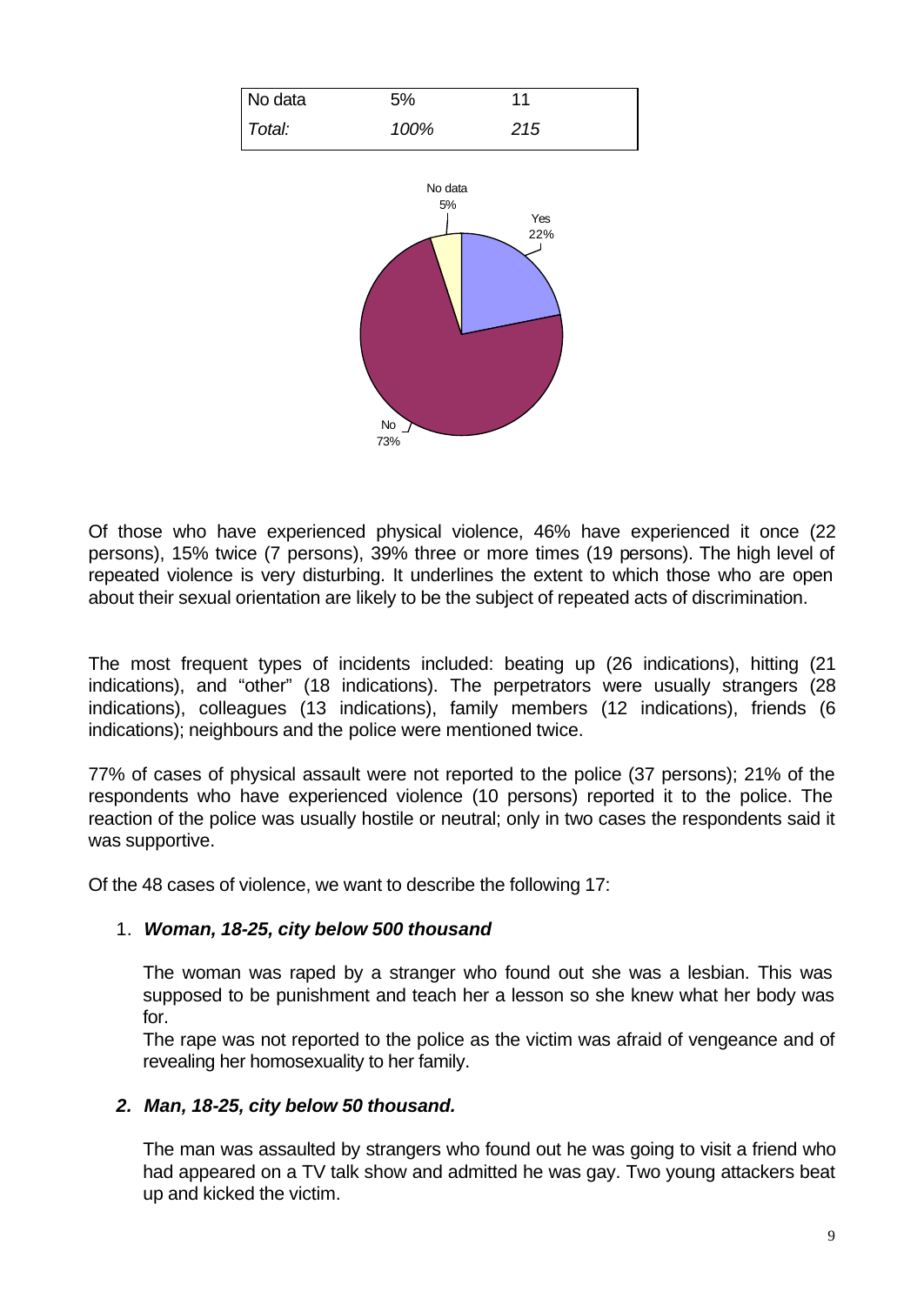The assault was not reported to the police.

## *3. Man, 26-40, city below 500 thousand*

As a primary school student, the man was beaten up and verbally abused due to his alleged homosexuality. He never reported to the police as he didn't know he could, he was also afraid the police would ignore and ridicule him.

## *4. Man, 26-40, rural area*

The man was assaulted by a group of skinheads at a bus stop. He and his friend were beaten up with bats and chains. Not reported to the police.

#### *5. Bisexual woman, 18-25, Warsaw.*

The woman was deliberately pushed and hit by a stranger at a bus stop as she was taken to be a man. She was sitting in her boyfriend's lap. She was threatened with beating.

The victim did not report to the police as she thought the police would not take action.

#### *6. Man, 18-25, Warsaw.*

As a primary school student, the man was many times beaten up by his classmates who knew about his homosexuality. The victim described this period as "*one long nightmare*." In recent years, the victim was several times beaten up by strangers in the vicinity of gay clubs.

The assaults were reported to the police who decided they were "*immaterial incidents*."

#### *7. Man, 18-25, Warsaw*

The man was on a bus with his partner. They were called "*queers*." Off the bus, they were beaten up by a group of people who had earlier abused them verbally. The victims did not report to the police as they thought no one would take an account of two gays seriously.

#### *8. Man, 18-25, Poznan*

The man was walking with his friend (also gay) in the streets of Poznan. They were talking of men, unaware they were being followed. Suddenly, the man who was following them attacked them and called a group of his friends. The victims escaped. Not reported to the police.

#### *9. Bisexual woman, 18-25, Warsaw*

The victim was beaten up by a group of skinheads only because she sported a "red ribbon", the symbol of solidarity with people living with HIV/AIDS.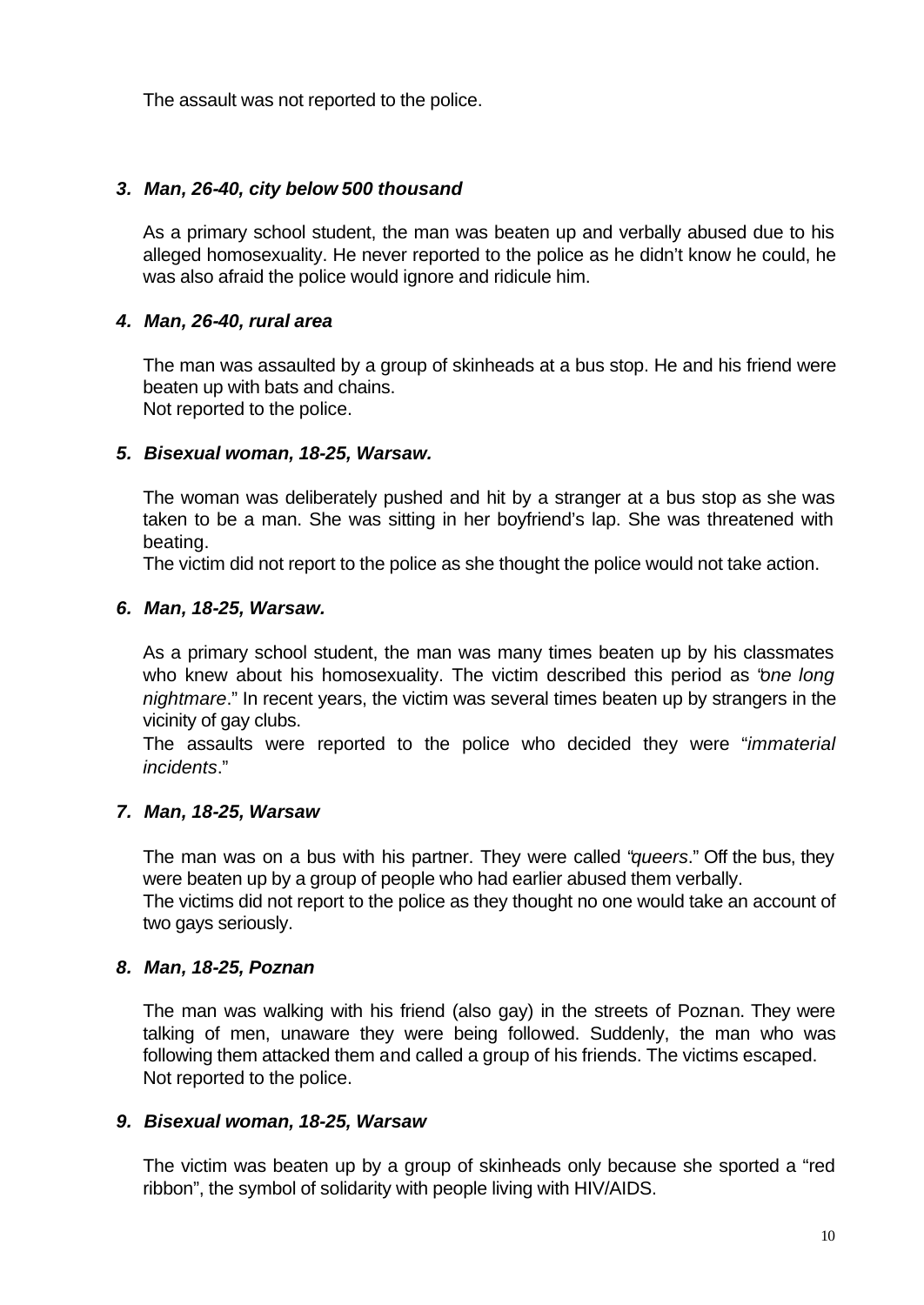The assault was reported to the police who took regular action.

# *10. Woman, 18-25, Kraków*

The woman was walking in the street, hugging her (female) partner. Suddenly, a drunk bald-headed man approached them and wanted to beat them up. He was calling them "*whores*" and "*dykes*". The man's friend restrained him.

The victims did not report this to the police as they though there was no point reporting to law enforcement officials.

# *11. Man, 18-25, city below 50 thousand*

The man was twice attacked for being gay.

The first assault was a beating by a friend who found the gay magazine *Inaczej* among his belongings.

In the other case, he was deliberately hit by a car driven by a stranger who saw the victim hold his partner's hand.

The victim reported to the police but they were hostile and said, "*We are not responsible for provocation.*"

# *12. Woman, 26-40, Wroclaw*

The victim was twice beaten up for being a lesbian.

She was first hit by her father after a meeting with her partner. In the second case, she and her partner were beaten up by a stranger at a bus stop. The attacker had seen the victims sit together and hug on a bus.

The victim did not report to the police out of fear, guilt and conviction that the police would take the attacker's side.

# *13. Man, below 18, Warsaw*

The man was several times beaten up by classmates and strangers. The most recent case was described as follows:

"*I was sitting in the classroom when several people approached me hurling abuse. I was hit on the face, spat at, my earring was torn off.*"

The victim did not report to the police as he did not think it would be effective.

# *14. Man, 18-25, Terespol*

In late February 2001, the man was beaten up by his relatives  $-$  father and brother  $$ who entered his apartment by force. The man was hit in the face with a fist. When he fell, his brother kicked him all over his body. When the attackers were leaving, the father said: "*Now you will stop meeting the man.*"

The victim reported to the police but he says they were hostile.

# *15. Man, 27, village in the Mazowsze Region*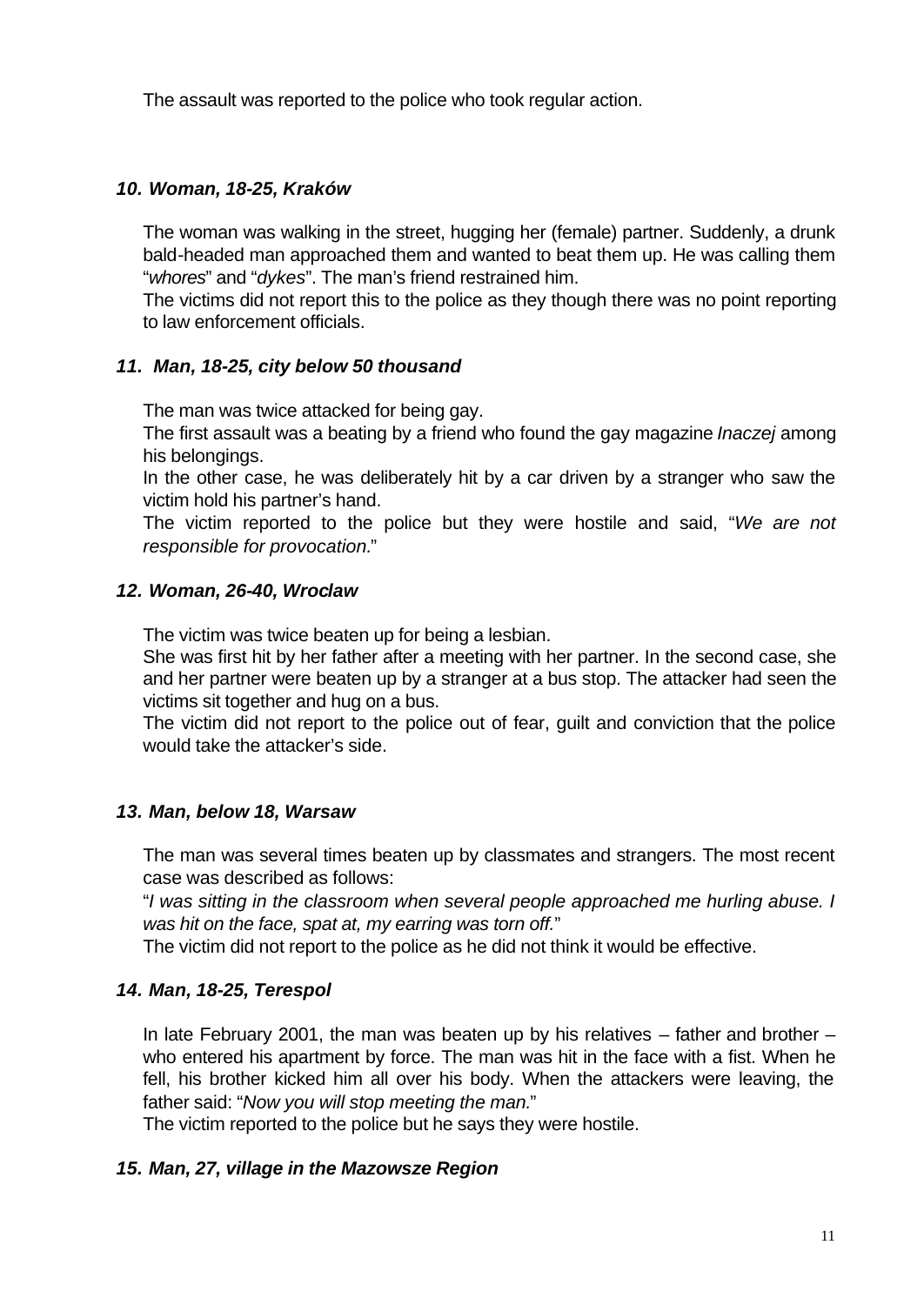The man was hit in his face by his father who knew the son was gay. The victim did not report to the police as he was afraid he would be thrown out of home.

#### *16. Man, 26-40, Poznan*

The victim was beaten up several times, including with a baseball bat, when leaving gay meeting places (bar, sauna, park).

The police, when alerted, responded in a neutral way.

#### *17. Man, 26-40, Warsaw*

In 1995, the man was on television as a representative of a gay organization. Several days later, someone broke a window in his apartment with a stone. The man suspected his neighbour.

Not reported to the police.

# **3.3. HARASSMENT**

Harassment is an experience of 51% of the respondents. Again, to appreciate the full seriousness of this figure, account must be taken of the high proportion of respondents who take steps to conceal their sexual orientation to avoid discrimination (see paras 3.4, 3.5, 3.6A, 3.6C below)

The respondents reported cases of threats, blackmail, verbal abuse, vandalism. What is of much concern is that 93.5% of those who have experienced harassment did not report it to the police.

The statistics of harassment against homosexuals are as follows:

Have you experienced harassment?

|            | $\%$ | No. of cases |
|------------|------|--------------|
| <b>YES</b> | 51%  | 109          |
| <b>NO</b>  | 43%  | 93           |
| No data    | 6%   | 13           |
| Total:     | 100% | 215          |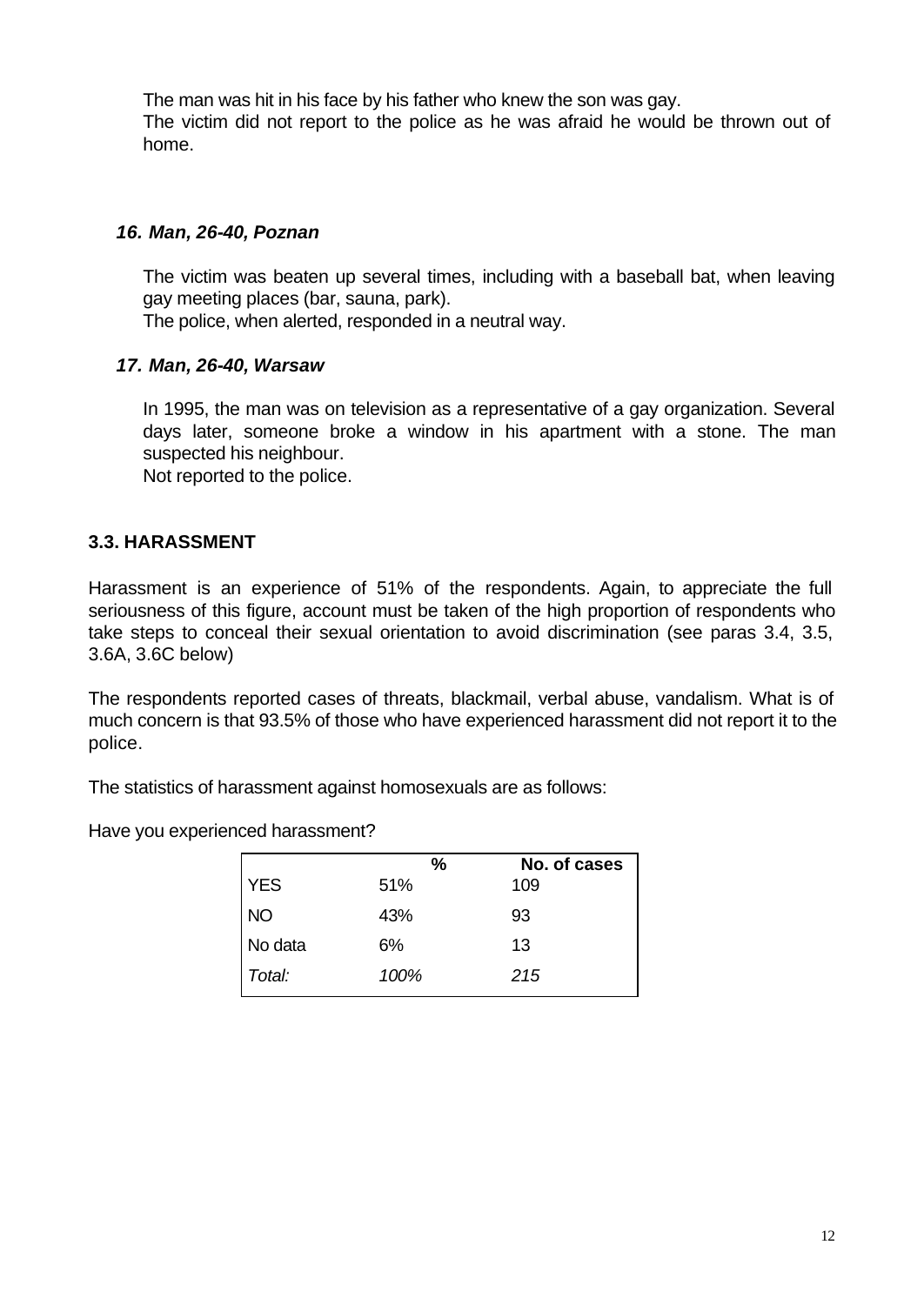

Of those who have experienced harassment, 65% have been victims 3 or more times (71 persons), 17.5% twice or once (19 persons). As with violence, the high level of repeated harassment is very disturbing. It again underlines the extent to which those who are open about their sexual orientation are likely to be the subject of repeated acts of discrimination.

The most frequent forms of harassment include: verbal abuse (93 indications), threats (23 indications), graffiti (19 indications), blackmail (15 indications), vandalism (7 indications), malicious and hateful letters (4 indications), and "other" (18 indications). Perpetrators usually included colleagues (47 indications), strangers (47 indications), family members (34 indications), neighbours (15 indications), friends (5 indications); the police were mentioned as perpetrators five times.

93.5% of the harassment cases were not reported to the police (102 persons); 5.5% of the respondents who experienced harassment (6 persons) reported it to law enforcement officers. The police usually reacted in a hostile or neutral way.

Of the 109 cases of harassment, we want to describe the following 15:

# *1. Man, 18-25, Szklarska Poreba*

The victim was many times subjected to harassment, mainly in the form of verbal abuse and insults hurled by family members, colleagues, and strangers. He was insulted in the street as "*a queer, a faggot*"; his mother several times called him, "*you faggot, you ass-fucker.*" The conflict with his mother caused the end of his 13-month-long relationship.

The victim did not report the harassment to the police.

# *2. Man, 18-25, Zywiec*

The victim was subjected to harassment as a secondary school student. He was always being laughed at, ridiculed, insulted in school.

The police were not alerted as the man wanted to tackle the problem on his own.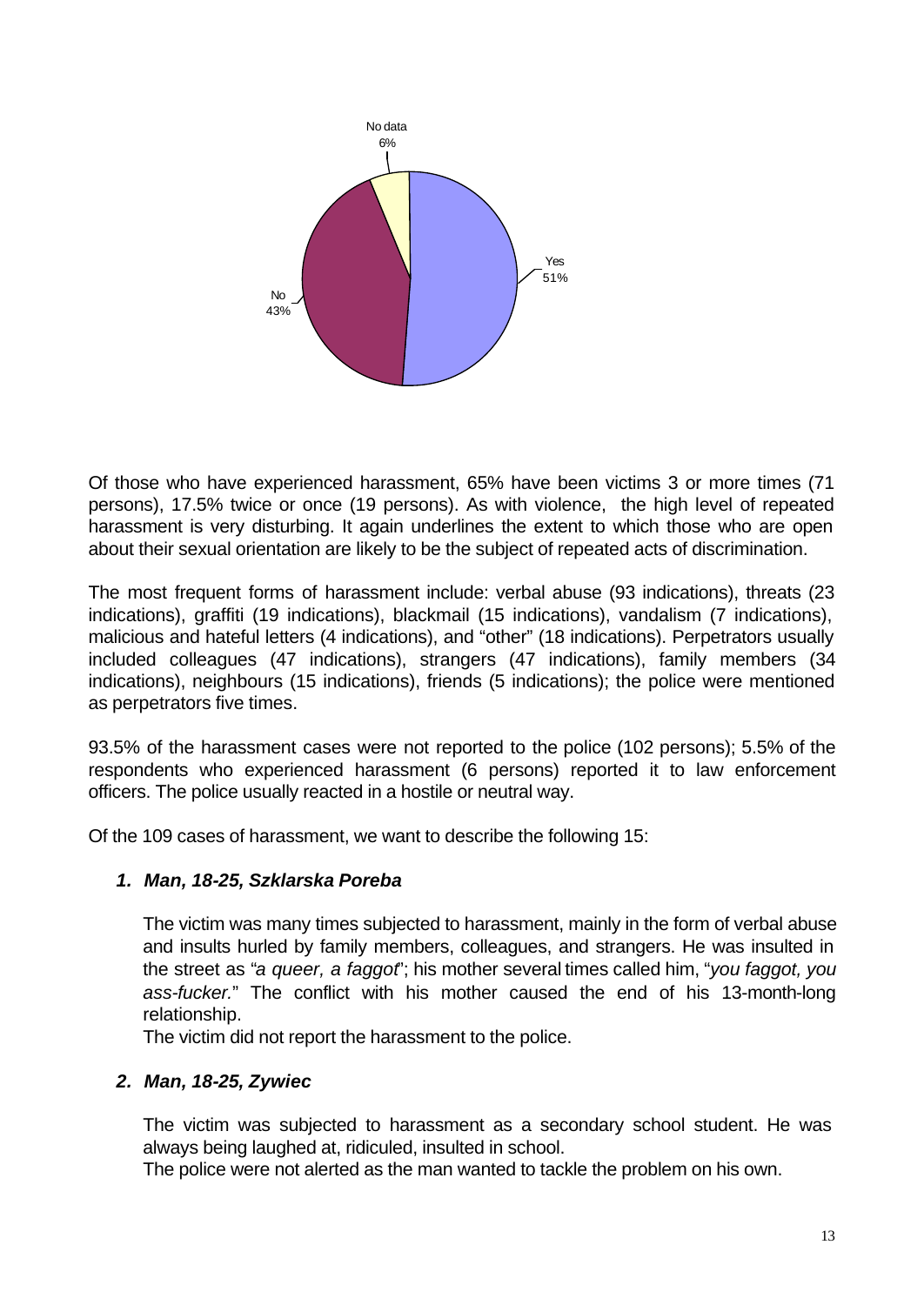## *3. Man, 18-25, Biala Podlaska*

The man experienced harassment from his classmates and strangers when he was on a secondary school internship. He was harassed with nasty jokes, allegations of being different, and insults such as "*queer*" or "*faggot*." Strangers sometimes commented: "*I think he's changed his sex.*"

The man did not report this to the police as he was afraid of their reaction as well as of notoriety, derision and condemnation by the local community.

## *4. Man, 18-25, Opole Lubelskie*

The man has been called "*queer*" and "*faggot*." Some people maliciously address him as a woman. He has been hit and pushed in the street. The man did not report this to the police as "*this would not help.*"

#### *5. Man, 26-40, city below 20 thousand*

The victim was subjected to harassment from his family members, friends and strangers. In his own words:

 *"I have many times heard the monologue opening with the question 'So when are you going to get married?' What follows is epithets about the different sexual orientation as a new subject right after the question (supposedly not about me).*

*"My colleagues at work suspect that I'm different and test my reaction to undisguised comments. This is a problem to me, I can't conceal my worries, I sweat out of fear, I blush.*

*"A situation several years ago. Obscene phone calls asking 'Is your son in?' and 'Hey, I'm a lonely gay, suck my cock…' My mother takes the calls (she's unaware of what's going on).*

*"I'm depressed, yet not brave enough to leave this world."*

The police were not alerted, the victim is afraid of notoriety.

#### *6. Man, 26-40, Trzcianka near Pila*

The victim was twice subjected to harassment in the form of verbal abuse from colleagues at work who said, "*I would send all queers to Auschwitz, to the [concentration] camp, to get gassed*."

The man did not report to the police as "*the attitude of the Polish police is not all positive about gays. Many officers sneer at gays. With notoriety, I could lose my job quickly.*"

#### *7. Man, 18-25, Wielun*

The man was several times abused verbally by strangers in the street. Insults were hurled at him, such as, "*Look, a faggot,*" etc.

The man did not report this to the police as he lives in a small town and the police officers are his neighbours.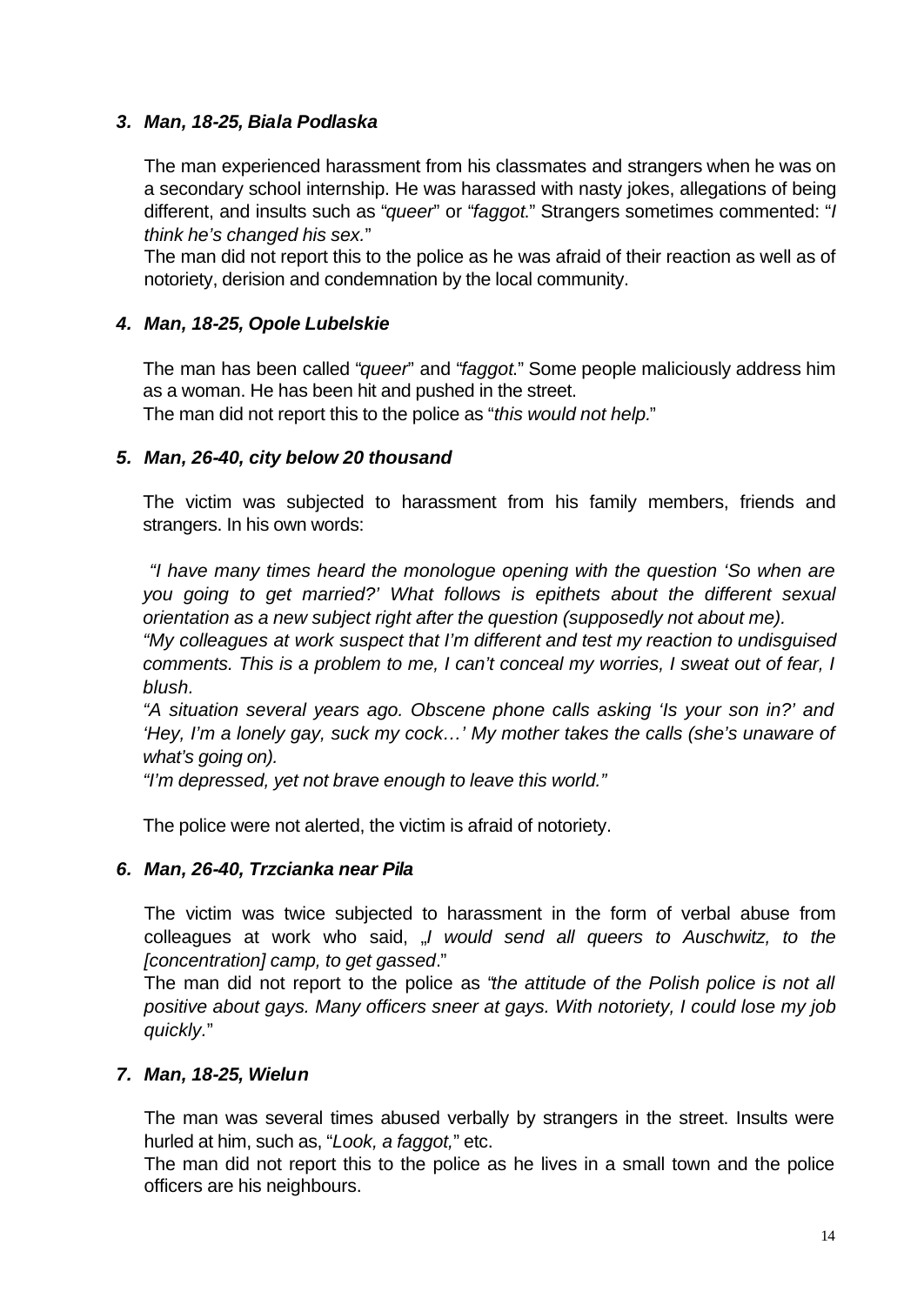#### *8. Man, below 18, Warsaw*

The victim was many times harassed in the form of insults, insulting graffiti, vandalism, threats. Attacks came from school mates and strangers.

The most serious incident involved a graffiti at school reading, "*M., you fucking faggot.*" Similar graffiti was also produced elsewhere. The man's belongings were stolen at school; when found, they were destroyed and covered in graffiti. Not reported to the police.

#### *9. Man, 26-40, Wroclaw*

The victim was many times subjected to harassment in the form of insults, anonymous phone threats, and malicious mail – he was once sent a condom filled with blood. The police were alerted and reacted in a neutral way.

#### *10. Man, under 18, Warsaw*

The man is blackmailed by his mother who keeps saying, *"Change your opinions or I'll die.*"

This is not reported to the police for obvious reasons.

#### *11. Man, 18-25, Warsaw*

The victim was twice subjected to harassment on the part of friends and colleagues in the form of insulting postcards sent to the family. Not reported to the police.

#### *12. Woman ,18-25, Warsaw*

The woman was many times harassed by her family. The parents and other relatives insulted her, quarrelled with her and humiliated her. Not reported to the police.

#### *13. Woman, 18-25, Warsaw*

The victim was several times subjected to harassment, blackmail and threats on the part of relatives and strangers.

In one case, her partner's mother found out her daughter and the victim were together. The mother started to shout, then many times called the victim threatening her with revealing her sexual orientation to her mother.

In another case, at a McDonald's restaurant, the victim and her partner heard loud comments about them made by a man and two women at the next table who said: "*I wonder how they do that. With their fingers? I think one of them is looking at me. I guess she finds me sexy.*"

Not reported to the police.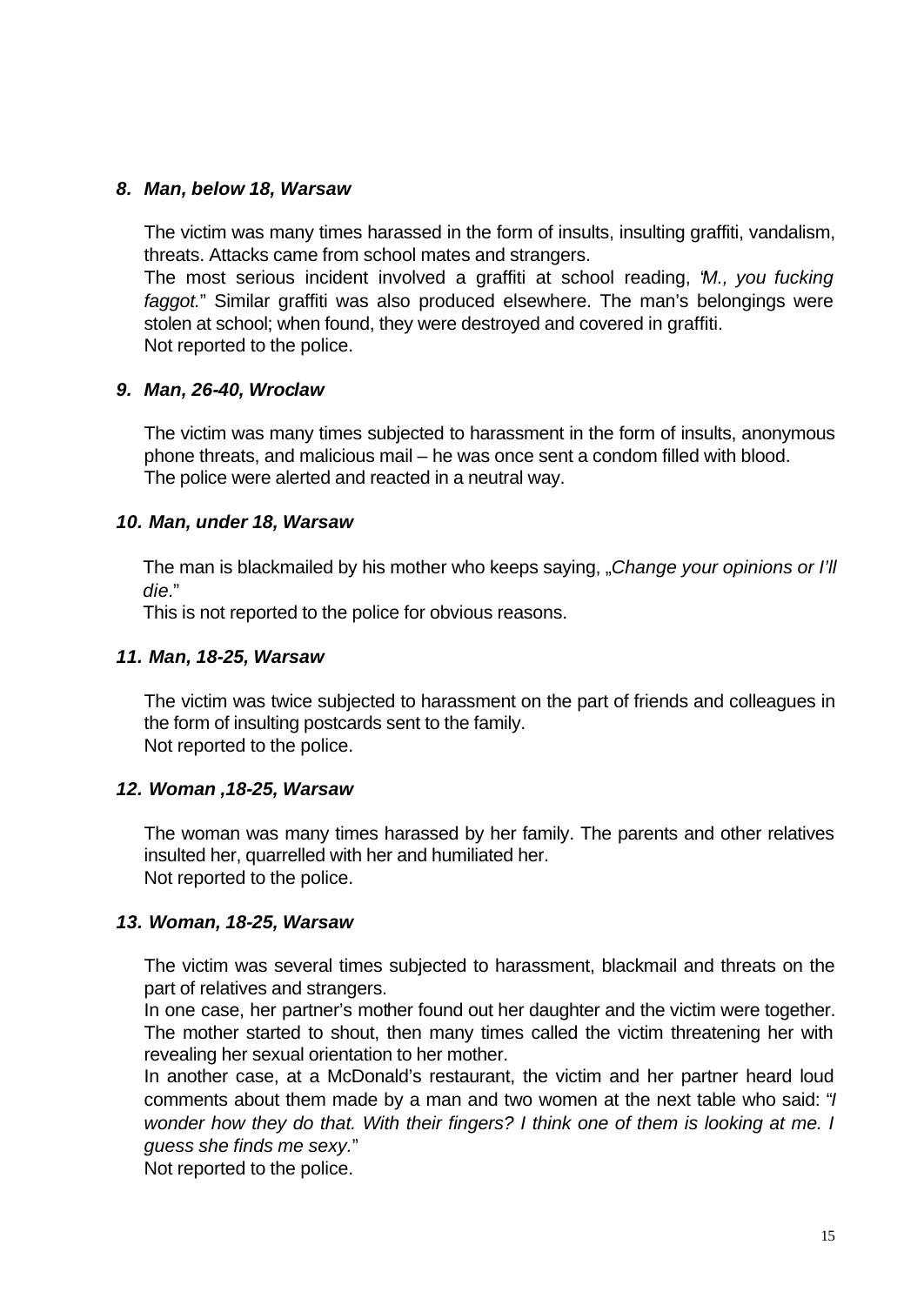## *14. Man, 18-25, Warsaw*

Following many arguments with and threats from his father, the victim was thrown out of the family home in his home town.

Not reported to the police as the victim's father (the perpetrator) is a police officer in the town.

#### *15. Man, 26-40, Bydgoszcz*

The victim was many times subjected to verbal abuse. This happened in particular in secondary school where both students and some teachers ridiculed him. Not reported to the police as the victim was trying to tackle the attacks on his own.

# **3.4. AVOIDANCE OF BEHAVIOUR WHICH MAY CAUSE DISCRIMINATION**

Of the 215 questionnaires we have received, 74% of respondents try to avoid expressing their feelings for their partner in public places. 67% of the respondents avoid coming out to people other than their family or friends.

| Do you avoid kissing or<br>holding hands in public with<br>same-sex partners/friends?          | Yes<br>74%<br>(158)<br>persons) | No<br>21%                       | No data<br>5%<br>(46 persons) (11 persons) |
|------------------------------------------------------------------------------------------------|---------------------------------|---------------------------------|--------------------------------------------|
| Do you avoid telling people<br>who are not friends or family<br>about your sexual orientation? | 67%<br>(145)<br>persons)        | 30%<br>(62 persons) (8 persons) | 3%                                         |

More than half ofthe respondents have decided to come out to their family and friends. Homosexuals usually are more willing to come out to their friends: 72% of the respondents have done so while only 51% of the respondents have come out to their family.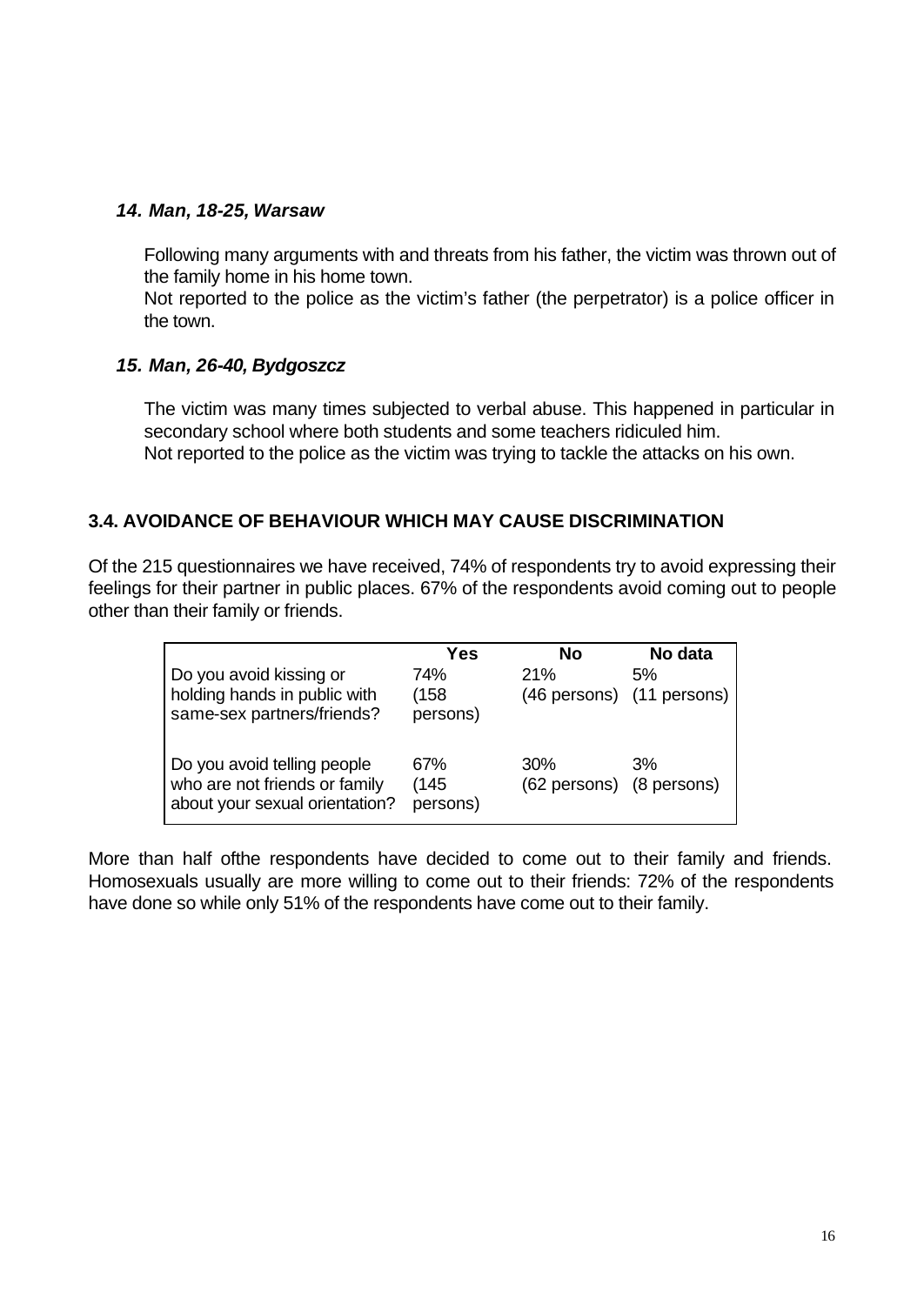Do your family and friends know you're gay?

|                |           | %   | No. of<br>respondents |
|----------------|-----------|-----|-----------------------|
| <b>FAMILY</b>  | Yes       | 51% | 110                   |
|                | <b>No</b> | 46% | 99                    |
|                | No data   | 3%  | 6                     |
| <b>FRIENDS</b> | Yes       | 72% | 155                   |
|                | <b>No</b> | 25% | 53                    |
|                | No data   | 3%  | 7                     |

The questionnaire also asked respondents whether they would like to leave Poland. 49% of the respondents say they would. Of those, 63% say they would emigrate because of their sexual orientation.

Would you leave Poland? Would your sexual orientation be a key factor in this decision?

|                                                                           |           | Percentage | No. of<br>respondents |
|---------------------------------------------------------------------------|-----------|------------|-----------------------|
| I WOULD LEAVE<br><b>POLAND</b>                                            | - Yes     | 49%        | 106                   |
|                                                                           | <b>No</b> | 43%        | 91                    |
|                                                                           | No data   | 8%         | 18                    |
| <b>MY SEXUAL</b><br><b>ORIENTATION</b><br><b>WOULD BE KEY<sup>6</sup></b> | Yes       | 63%        | 67                    |
|                                                                           | <b>No</b> | 35%        | 37                    |
|                                                                           | No data   | 2%         | 2                     |

# **3.5. DISCRIMINATION AT WORK**

l

At a first look, our findings appear to indicate that discrimination in the workplace for homosexuals in Poland is not as significant an area of discrimination as others addressed in this report. However, as with violence and harassment, the full seriousness of these findings can only be appreciated if account is taken of the high proportion of respondents who hide their sexual orientation (see below).

The first 4 questions of the questionnaire on discrimination at work were addressed as follows:

 $6$ The question whether sexual orientation would be a key issue in the decision to leave Poland was asked only of those respondents who said they would like to emigrate. The percentages are based on a group of 106 respondents.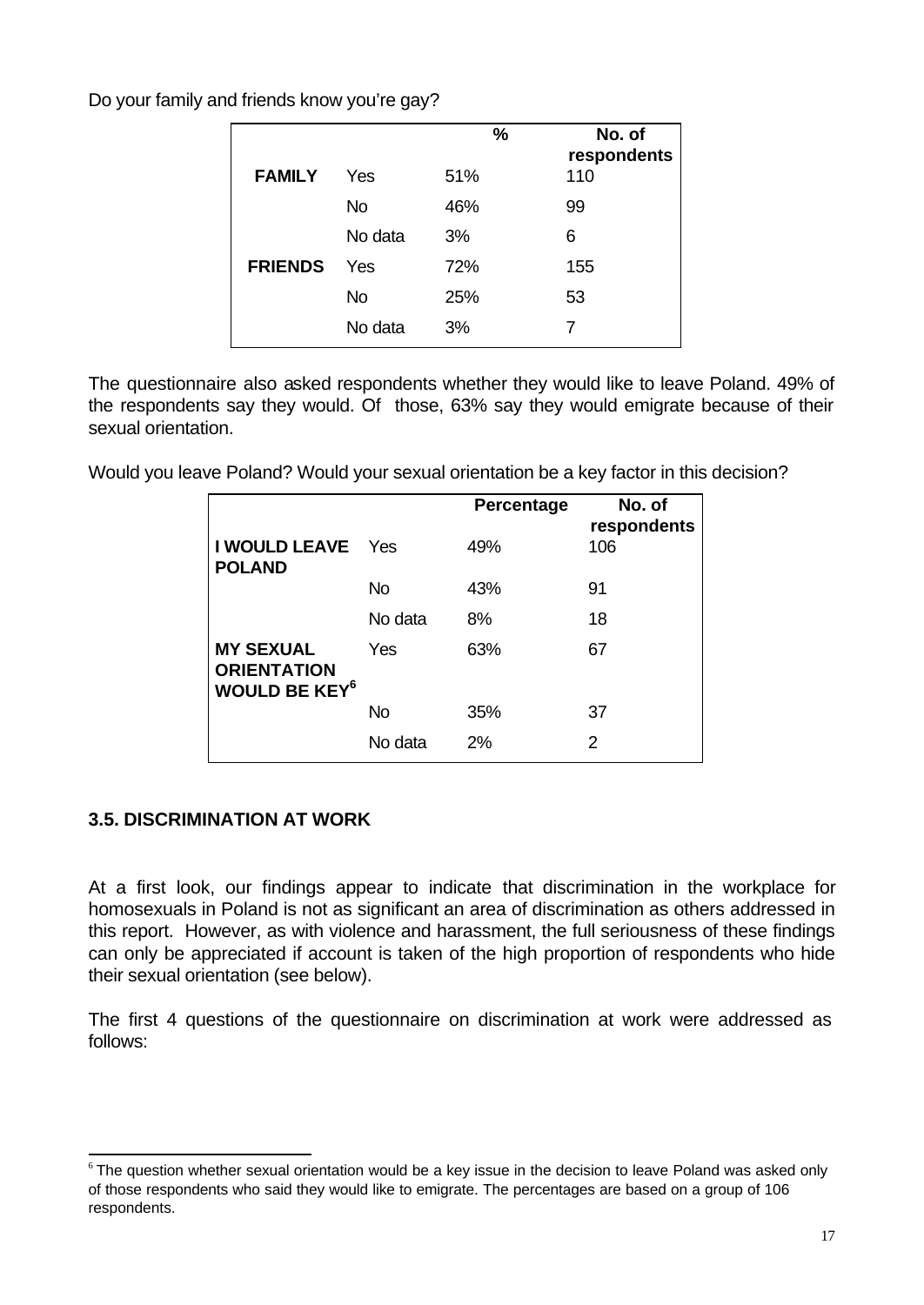|                                                                                                                                                 | <b>Yes</b>                      | I suspect so       | <b>No</b>                                             | No data |
|-------------------------------------------------------------------------------------------------------------------------------------------------|---------------------------------|--------------------|-------------------------------------------------------|---------|
| Have you ever been denied a job<br>because you were known or<br>suspected to be lesbian, gay or<br>bisexual?                                    | 4%<br>(9 persons)               | 7%<br>(16 persons) | 77%<br>$(165 \text{ persons})$ $(25 \text{ persons})$ | 12%     |
| Have you ever been denied<br>promotion because you were<br>known or suspected to be<br>lesbian, gay or bisexual?                                | $\sim$ 1% $\sim$<br>(3 persons) | 5%<br>(11 persons) | 79%<br>(169 persons) (32 persons)                     | 15%     |
| Have you ever faced attempted<br>or threatened dismissal because (10 persons)<br>you were known or suspected to<br>be lesbian, gay or bisexual? | 5%                              | $0\%$              | 81%<br>(175 persons) (30 persons)                     | 14%     |
| Have you ever been dismissed<br>(or forced to resign) because<br>you were known or suspected to<br>be lesbian, gay or bisexual?                 | 8%<br>(16 persons)              | $0\%$              | ~77%<br>(166 persons) (33 persons)                    | ~15%    |

Another question about harassment at work also provided disturbing findings: .

Harassment has been experienced by 25.5% of the respondents (55 persons), another 65.5% (141 persons) have not experienced it, 9% of the respondents did not address this question. Again, the proportion of respondents who hide their orientation at the work place (see below) is very important to an understanding of these statistics.

The most frequent forms of harassment include jokes and teasing (49 indications), homophobic abuse (18 indications), aggressive questions (12 indications), threats and sexual harassment (4 indications each). "Other" forms of harassment were mentioned 7 times.

Another question on discrimination at work was on lesbian and gays who avoid or leave their jobs. The statistics are shown below:

| Have you ever refused or avoided 17%<br>applying for a work in a particular job or (36 persons)<br>field (e.g., in the armed forces)<br>because you were lesbian or gay? | Yes | <b>No</b><br>66%<br>(142 persons) (36 persons) | No data<br>17% |
|--------------------------------------------------------------------------------------------------------------------------------------------------------------------------|-----|------------------------------------------------|----------------|
| Have you ever left your job because of 5%<br>your sexual orientation?                                                                                                    |     | 81%<br>(11 persons) (173 persons) (31 persons) | 14%            |

Nearly all cases of refusal of a job by respondents involved military and related institutions: the army, the police, etc., with almost 100% of male staff.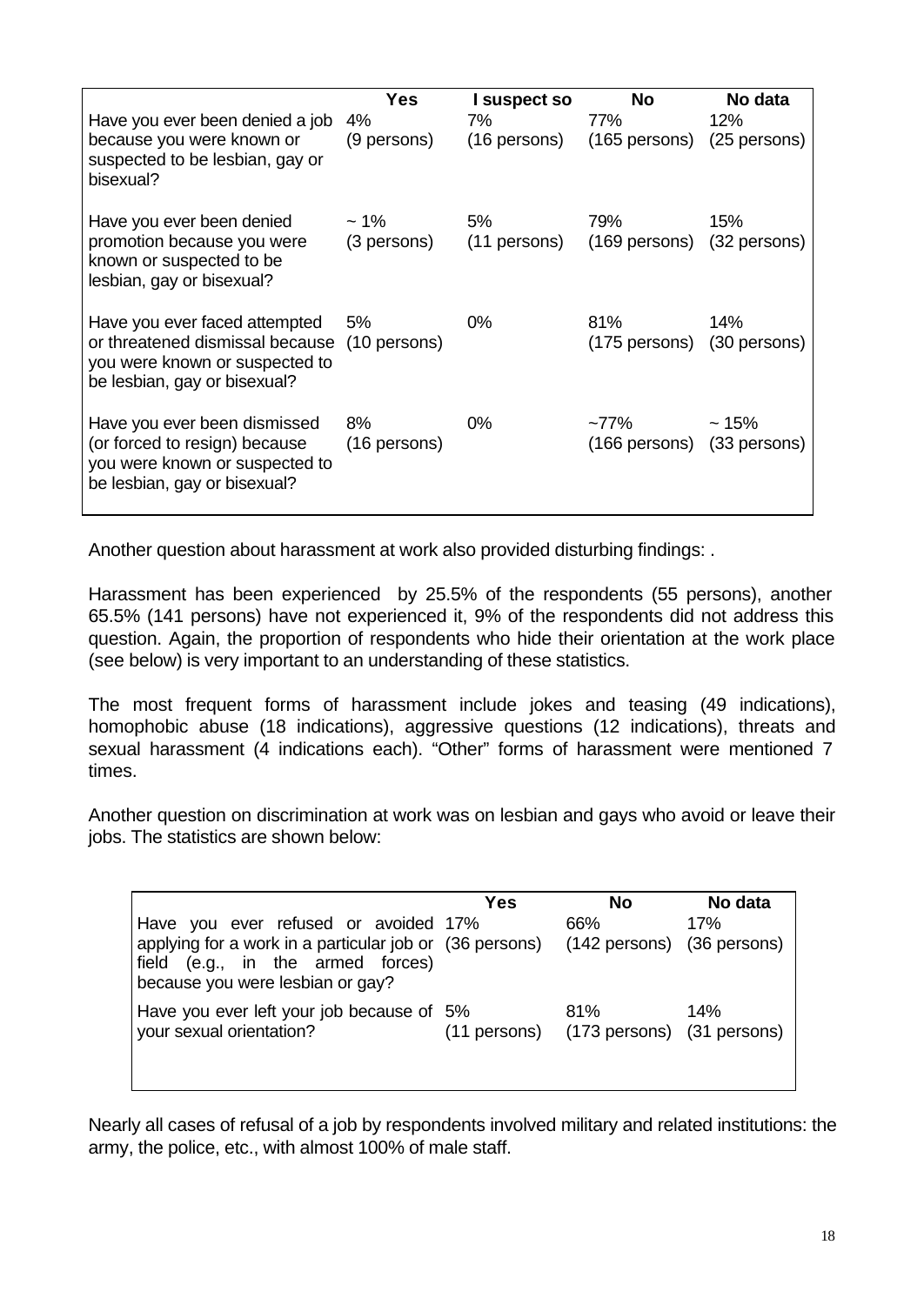The fact that around 70% of respondents hide their sexual orientation in their institutions organisations has been emphasised above.

The questions on this issue were addressed as follows:

Have you ever felt it necessary to hide or keep quiet about your sexual orientation at work?

| Yes, in some jobs   | 34.5 % (74 persons) |
|---------------------|---------------------|
| Yes, in all my jobs | 39% (83 persons)    |
| No, never           | 12.5 % (27 persons) |
| No data             | 14% (31 persons)    |
|                     |                     |



If you are employed, do you hide your sexual orientation in your current job?

| Yes, from some people | 31% (67 persons) |
|-----------------------|------------------|
| Yes, from everyone    | 39% (83 persons) |
| No, I don't           | 11% (24 persons) |
| No data               | 19% (41 persons) |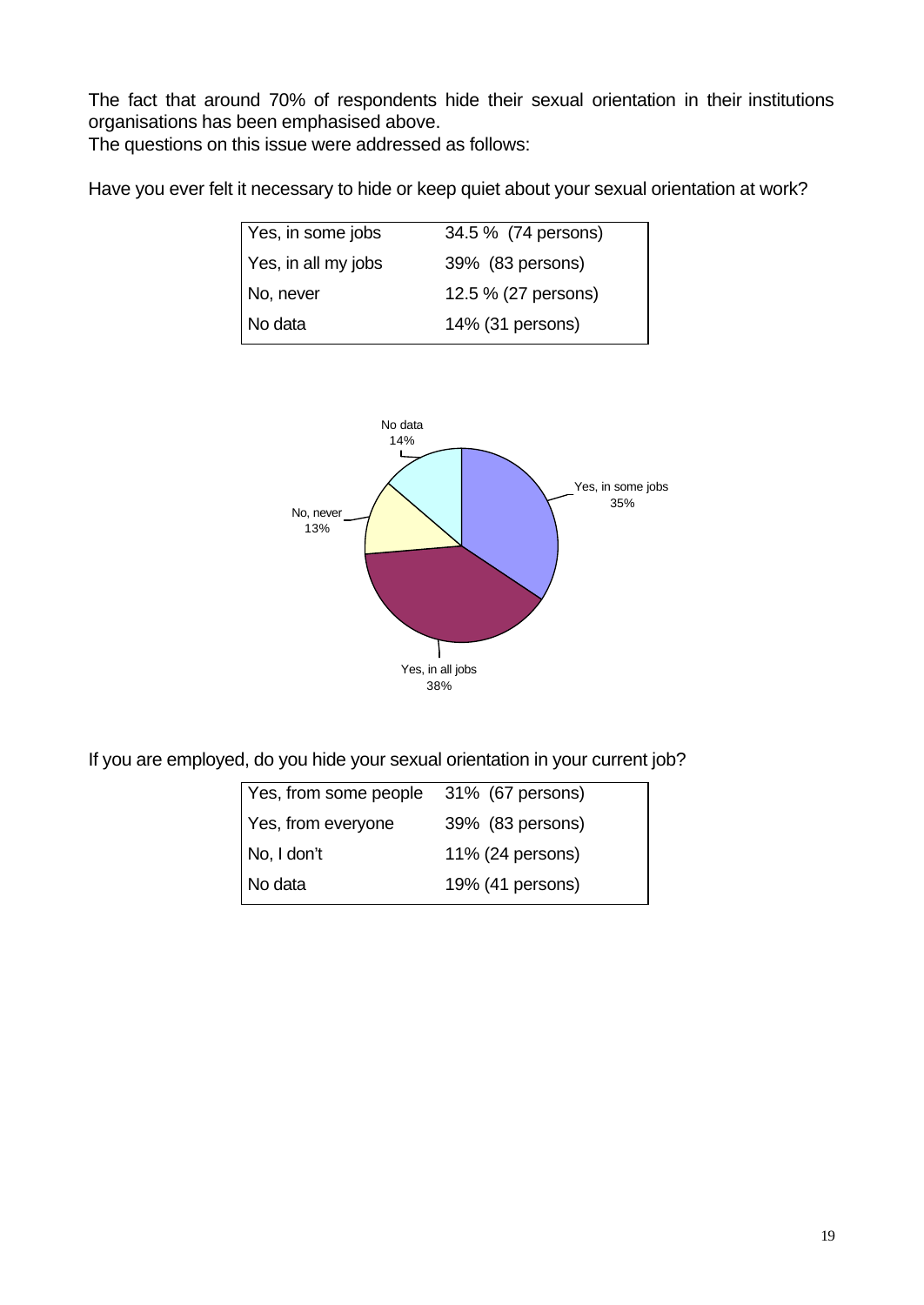

Respondents most often hide their sexual orientation from their superiors (114 indications), colleagues (89 indications), clients (85 indications), and children and young people (55 indications).

The questionnaire also asked who  $-$  at the respondent's work  $-$  has access to benefits available to couples (e.g., allowances, discounts, special leave).

Most respondents said "I don't know" (41% or 88 persons). 23% (50 persons) said married couples only, 11% (23 persons) said heterosexual couples, 5% (11 persons) said all couples. 20% of the respondents (43 persons) did not address this question.

# **3.6. DISCRIMINATION IN SERVICES (public service, health care, etc.)**

# A. Accommodation

7% of the respondents have had problems with accommodation; usually, they were refused tenancy when the landlord/landlady found out they were homosexual (10 indications) and they were harassed by other tenants and neighbours (3 indications). As in the case of work, infrequent discrimination may be due to the fact that the respondents hide their sexual orientation from neighbours: a great majority (over 70%) try to conceal their sexual orientation from other tenants.

|                                                                                                          | Yes | <b>No</b>                         | No data              |
|----------------------------------------------------------------------------------------------------------|-----|-----------------------------------|----------------------|
| Have you ever had problems<br>over accommodation because (15 persons)<br>of your sexual orientation?     | 7%  | 86%<br>(185 persons) (15 persons) | 7%                   |
| Do you hide your sexual<br>orientation from neighbours,<br>landlord/landlady to avoid<br>discrimination? | 72% | 23%<br>(154 persons) (50 persons) | 5%<br>$(11$ persons) |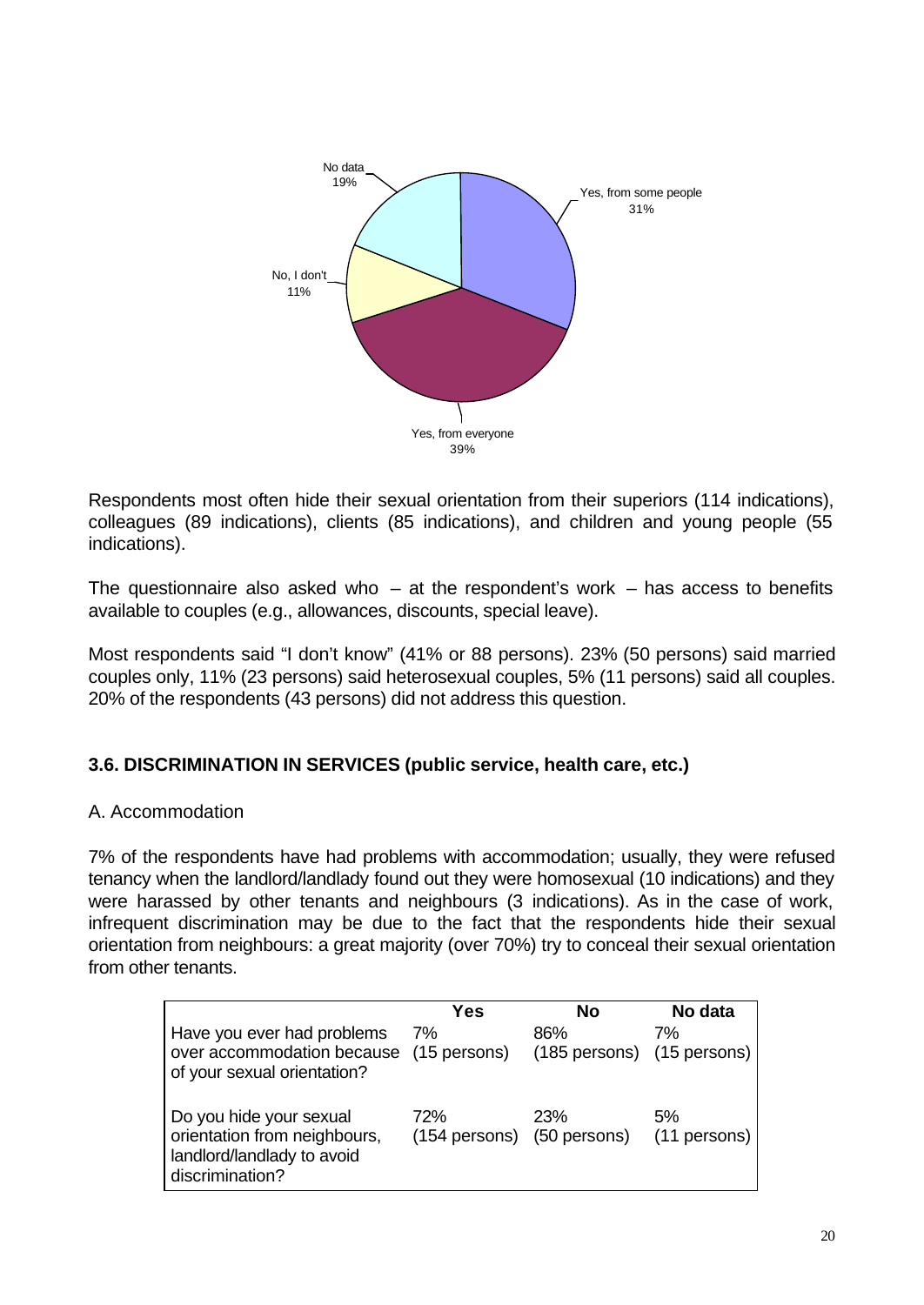## B. Health Care

Discrimination against lesbians and gays in the health care system seems a more serious problem. Even though experienced by a relatively low proportion of the respondents (10%), it seems the health care service whose mission is to help others should be completely free of such behaviour.

Below are cases of discrimination in health care described by respondents:

#### *1. Man, 26-40, city below 500 thousand*

*"When I was 16, I was 'treated' for homosexuality in a psychiatric hospital. The hospital head said, 'I'll cure you, you fucking faggot.' Twelve years later little has changed. I went to a psychiatrist for treatment for depression. They suggested I could get cured of homosexuality."*

#### *2. Woman, 18-25, Kraków*

The woman was tested for HIV. The receptionist asked her whether she belonged to a high-risk group. When she said she was lesbian, the receptionist's attitude changed, she became "*terribly nasty*."

#### *3. Man, 18-25, city below 50 thousand*

The man was not admitted by a physician (who knew he was gay) as the physician was afraid.

#### *4. Man, 18-25, city below 20 thousand*

The man was twice subjected to discrimination in the health care system. In the first case, a psychologist laughed at him and ignored him when he approached him with his problems.

The second case took place in hospital. In the man's own words:

"*Three years ago, I tried to commit suicide. I took a large doze of antidepressants and was hospitalised. In hospital, I was treated like a drug addict and an outcast.*"

#### *5. Man, 18-25, Terespol*

During a medical examination by a neurologist, the man had a hard-on. When the physician asked why, the man said it was normal. The physician said the man looked homosexual. When the man said, "*If so, then what?*" the physician said, "*We don't treat them, they are usually HIV positive*."

#### *6. Man, 26-40, Poznan*

When a secondary school student, the man was called a "*pervert*" by a school physician.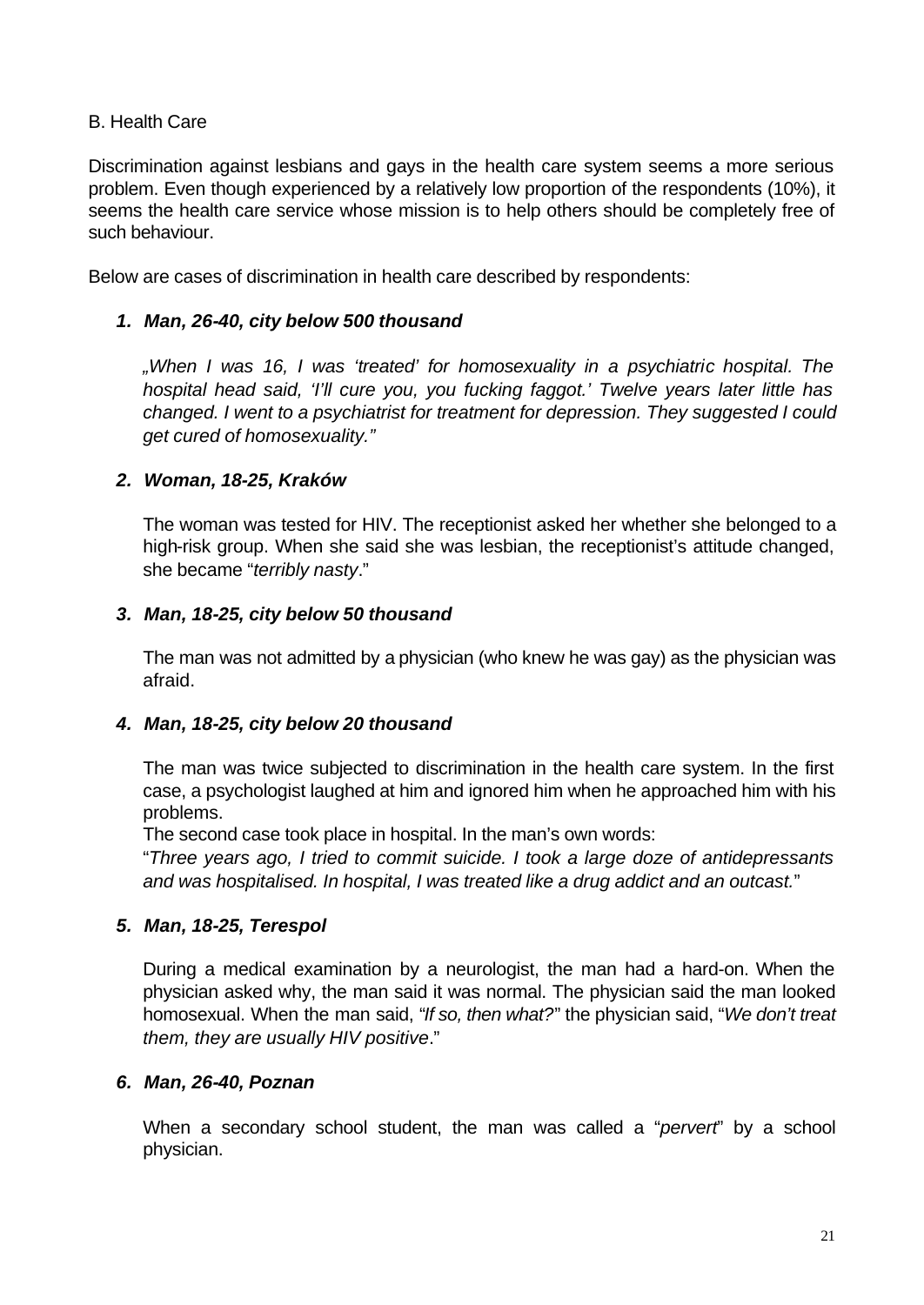# C. Discrimination in other public services

20% of the respondents (44 persons) say they have experienced discrimination in other public services or places. Respondents usually mention bars (32 indications), restaurants (11 indications) and hotels (11 indications) as places of discrimination. At the same time, 71% of the respondents try to hide their sexual orientation in such places in order to avoid discrimination.

|                                                                                            | Yes                      | No                                             | No data            |
|--------------------------------------------------------------------------------------------|--------------------------|------------------------------------------------|--------------------|
| Have you ever experienced<br>discrimination in other areas<br>of service or public places? | <b>20%</b>               | 75%<br>(44 persons) (160 persons) (11 persons) | 5%                 |
| Do you conceal your sexual<br>orientation in these places to<br>avoid discrimination?      | 71%<br>(153)<br>persons) | <b>23%</b><br>(50 persons)                     | 6%<br>(12 persons) |

# **3.7. DISCRIMINATION IN THE CHURCH**

To our surprise, as many as 32% of the respondents say they have experienced discrimination in the church. Interestingly, most of them refer to priests' comments and sermons or public statements by church officials rather than discrimination directly targeting the respondents. This may underline the importance attached by the Polish lesbian and gay community to the position of the church (mainly, the Catholic church) on sexual minorities.

|                                                                                                                                                         | Yes                        | No                     | No data             |
|---------------------------------------------------------------------------------------------------------------------------------------------------------|----------------------------|------------------------|---------------------|
| Have you ever experienced any<br>discrimination because of your sexual<br>orientation in the church or in your<br>contacts with church representatives? | <b>32%</b><br>(69 persons) | 58%<br>$(125$ persons) | 10%<br>(21 persons) |

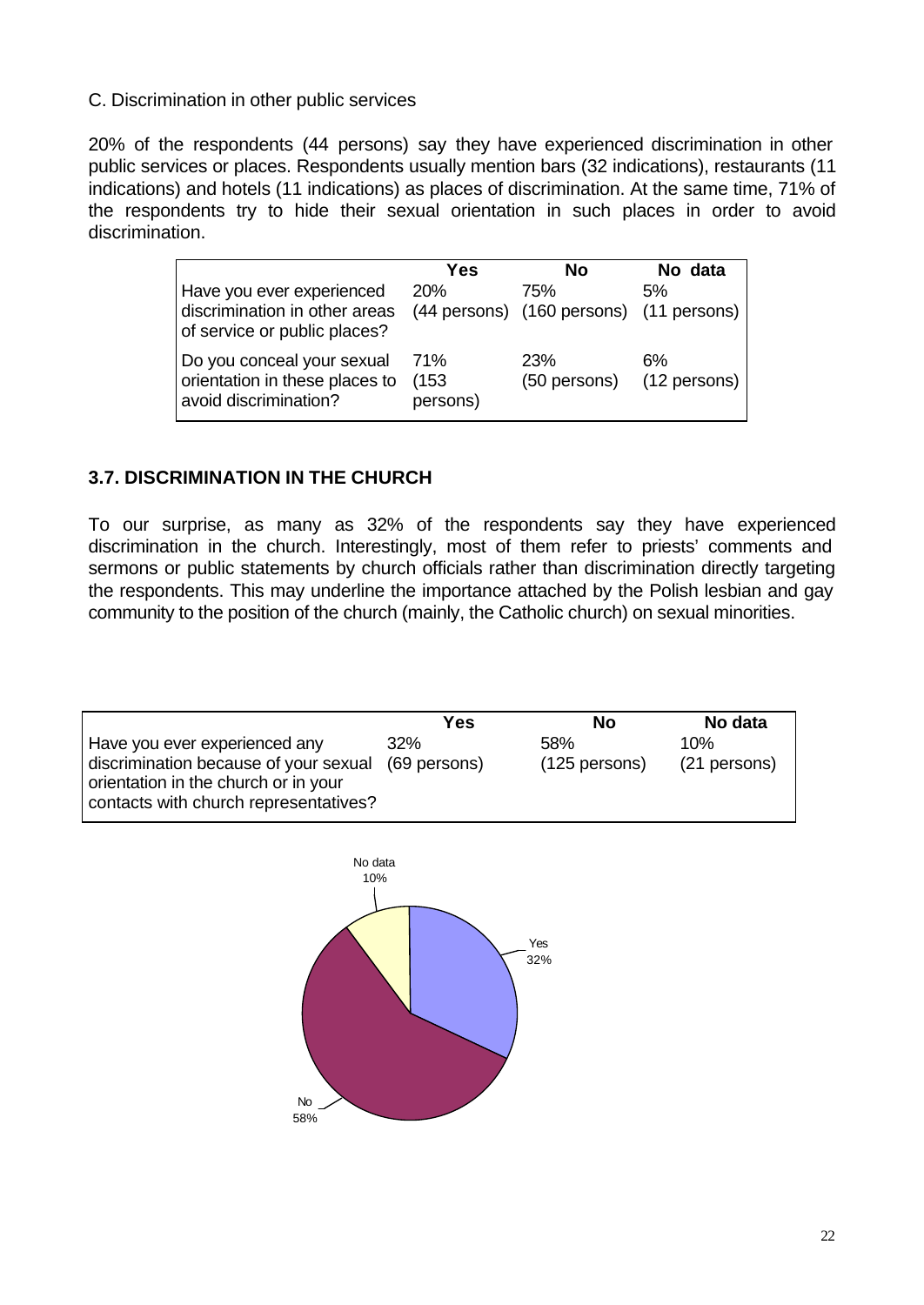As for discrimination directly targeting the respondent, the following cases were described:

## *1. Man, 26-40, city below 20 thousand*

The respondent described the following case of discrimination:

*"I was Catholic. I remember two cases:*

*- In religious instruction class with a priest, the description of the "different" sexual orientation clearly and thoroughly stressed that it was a perversion which must be avoided and eliminated at any cost. Saying this, the priest instructor … was looking in the eyes of each child one by one (a difficult experience).*

*- In a religious retreat at Gleboka Street in Jaroslaw (the retreat lasted several days, one could not leave the monastery). The class on sex education was conducted in the spirit of rejection of needs other than heterosexual, with an emphasis on the unquestionable evil rooted in homosexuality. I felt alienated, it was pointless to remain with the community where I was looking for understanding and shelter."*

#### *2. Woman, 18-25, city below 500 thousand*

In confession, when she spoke about her sexuality, the woman heard from the confessor that she "*shouldn't enter the church*."

# *3. Man, 18-25, Wielun*

During the mass, a priest who knew that the man was gay refused him the communion.

# *4. Man, 18-25, Terespol*

The man describes the case of discrimination:

*"I come from a very Christian family and therefore go to confession. When I was [in confession] in December [2000], I said I was seeing a guy and we were living together. I wasn't absolved because the priest said he didn't want to see me in the church. What's more, in the Sunday mass, he said, 'I've already come across a homosexual in our town."*

# *5. Man, 26-40, Warsaw*

The man describes the case of discrimination:

*"After the programme 'Night Talk – Homosexuals and Children' (on the first channel of public television) where I took part, a priest in my hometown said he was ashamed a person he had prepared for family life participated in such a programme."*

# *6. Woman, 18-25, Kraków*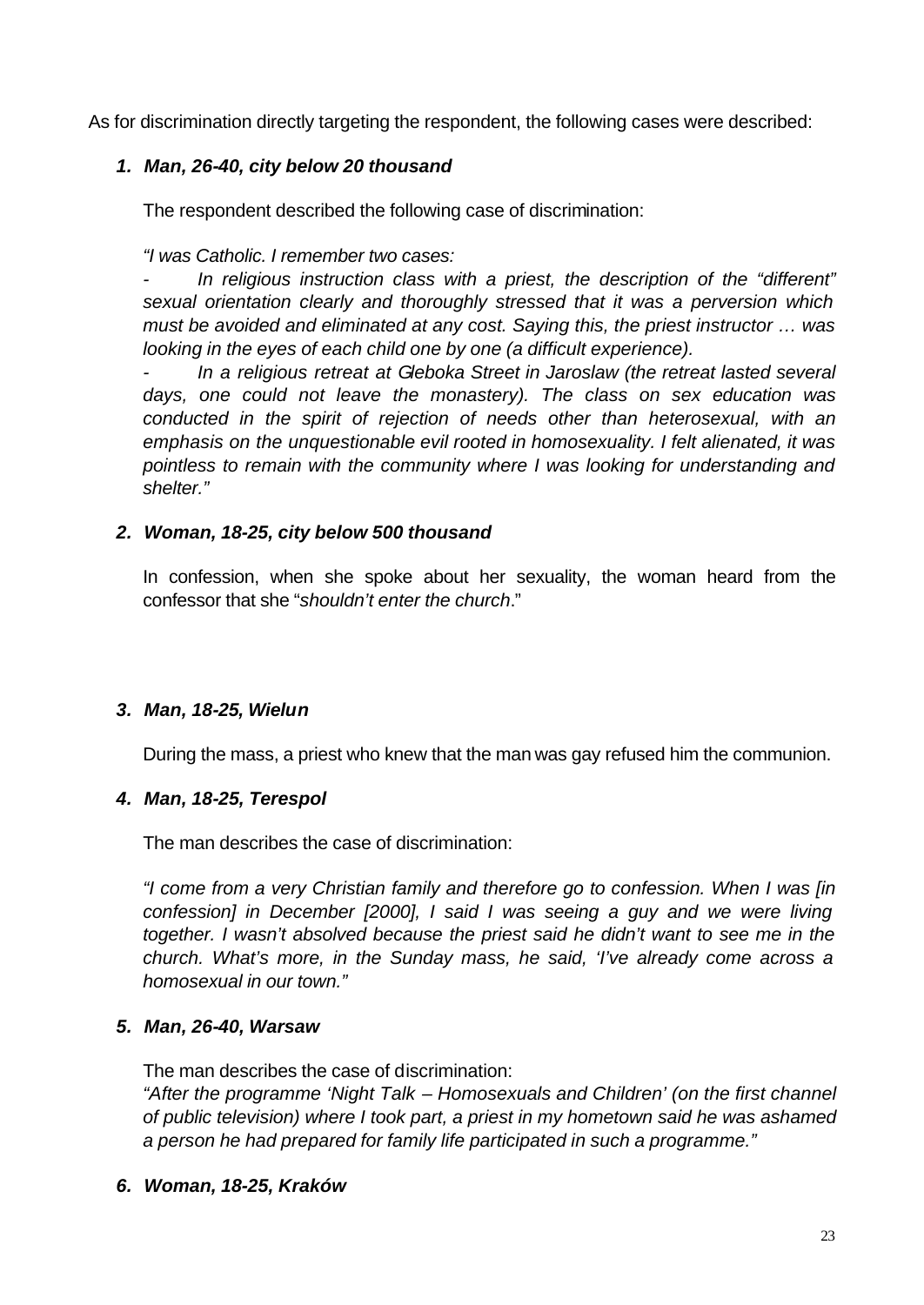*"In confession, I said I was a lesbian living with a woman. The priest treated me like a whore or a rapist. He told me to get away from girls because I was a threat."*

## *7. Man, 18-25, Warsaw*

*"I belonged to the Church of Jesus Christ of Latter Day Saints. This church does not tolerate people of a different sexual orientation. I had to leave the church, I was excommunicated."*

#### *8. Man, 26-40, Warsaw*

*"I wasn't allowed to kiss the stole after the confession [during absolution]."* 

#### *9. Man, 18-25, city below 20 thousand*

*"I was refused absolution and the communion. The priest asked me whether I was normal yet."*

#### *10.Man, 26-40, Wroclaw*

*"I had to leave the organisation of Jehovah's Witnesses."*

#### *11.Man, 26-40, city below 500 thousand*

 *"I was told off by the priest confessor whom I approached for support. I left the Catholic church. In the Protestant church I was under pressure to relinquish my sexuality. I was expelled from the church."*

# **3.8. DISCRIMINATION IN POLISH LEGISLATION**

The Constitution of 2 April 1997 lays out, in Art. 32, the fundamental principles of nondiscrimination: the principle of equality before the law, the principle of equal treatment by public authorities, and the prohibition of discrimination in political, social or economic life on any grounds. The existing Art. 32 is a result of a compromise reached in the debate preceding the adoption of the Constitution. One of the drafts of Art. 32 included sexual orientation as one of the criteria of non-discrimination. However, the draft was rejected in favour of a provision on non-discrimination "on any grounds." In the light of generally accepted interpretation, this existing provision also implies non-discrimination on grounds of sexual orientation. However, the fact that the explicit clause on non-discrimination on grounds of sexual orientation was rejected – in fact, the inclusion of the clause on non-discrimination on grounds of sexual orientation in the draft caused the rejection of the draft – suggests that there is a strong trend to challenge the principle of equality of homosexual people before the law in Poland. This trend is further affirmed by the protection that the Polish Constitution extends to marriage "as a union of a woman and a man" (Art. 18). This provision renders impossible interpretations of Art. 32 of the Constitution (principle of equality) whereby equality before the law would also include the right to get married and other related rights.

In spite of the general non-discrimination provision, the Constitution also includes specific clauses extending protection to social groups considered most vulnerable to discrimination or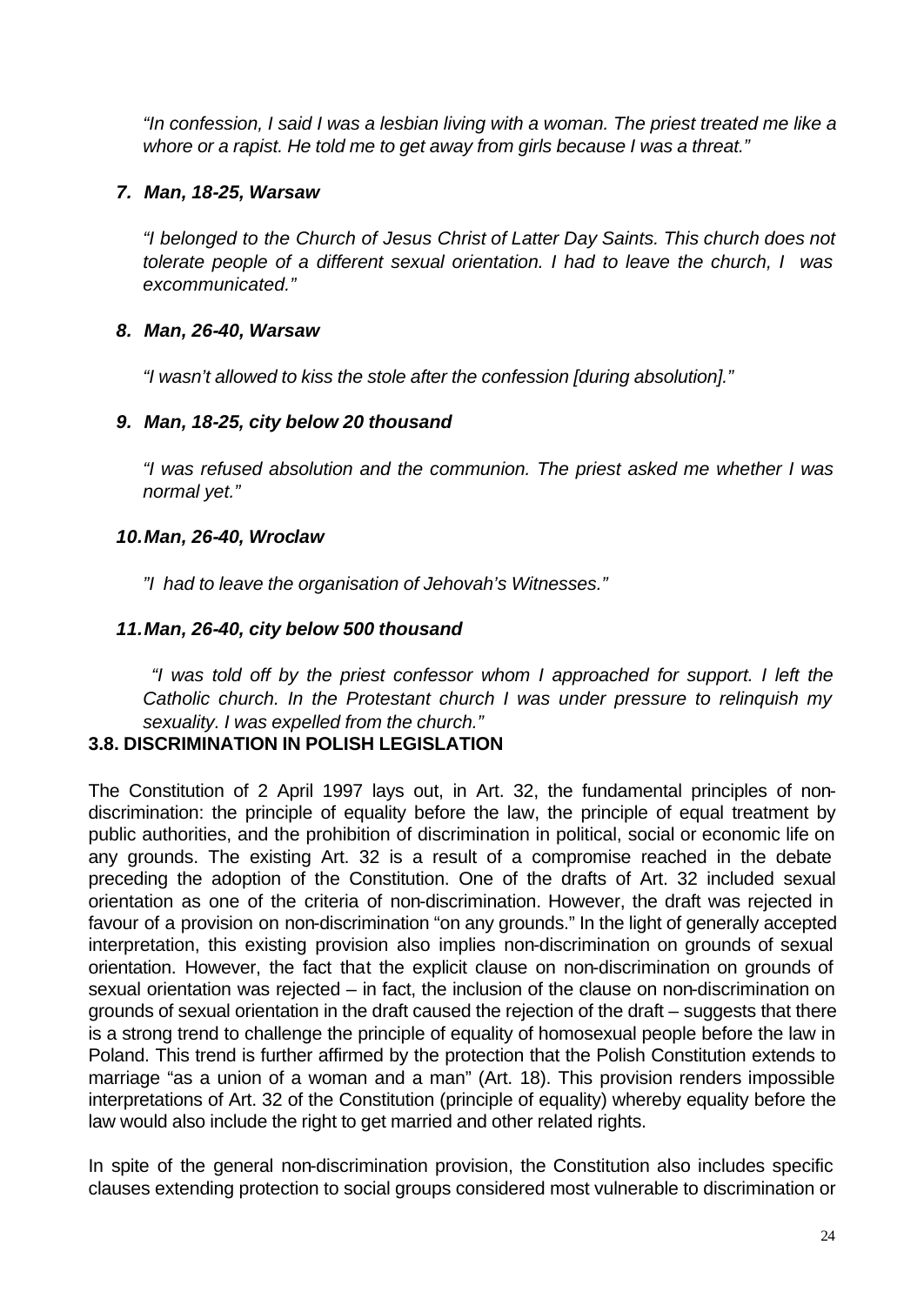violation of rights. These include provisions protecting veterans of struggle for independence and war invalids (Art. 19), religious associations (Art. 25), national and ethnic minorities (Art. 27 and Art. 35), equal rights of women and men (Art. 33), children (Art. 72), and consumers (Art. 76). Unfortunately, the groups which merit special protection do not include sexual minorities, even though they are obviously vulnerable to discrimination.

Lack of non-discrimination provisions and legal privileges for heterosexual unions are also prevalent in other legislation. This results in the following:

- 1. Same-sex partners are deprived of rights and benefits available to the spouse of an employee (i.e., right to death allowance, inheriting employee property rights of the deceased spouse, right to take sick leave in order to take care of a sick spouse, priority collection of the spouse's alimony from the employee's pay, social security at the age of retirement, etc.).
- 2. Limitation of the constitutional rights of lesbians and gays to express their opinions and receive and distribute information, rights to freedom of artistic creation, scientific research and publication of its results, freedom of education and free access to culture, all due to the obligation of the mass media to respect "religious beliefs of the audience, and in particular the Christian system of values," often hostile to homosexuality.
- 3. No possibility to enter legal same-sex unions deprives homosexuals of the right to inheritance guaranteed under Art. 64 of the Constitution as subject to equal legal protection for everyone. Practically, homosexuals cannot take advantage of this "equality" as under the law they cannot inherit as a spouse even if they live in a union which has all factual attributes of marriage.

Under the provisions of the Civil Code (Art. 931 and further), the homosexual partner of the deceased inherits from the deceased partner only if the deceased made a will. The spouse inherits under the law. In addition, the possibility to exclude inheritance by the biological family of the deceased (spouse, parents, and children), who can always demand the statutory part of inheritance, is limited to cases of crime against the testator or manipulations of the will. In practice, this gives rise to cases of gross injustice when the surviving partner of the deceased contributed to the property of the deceased which after the death of the deceased is inherited by the biological family of the deceased, who often reject the deceased when still alive due to his or her homosexuality.

If there is a will under which the surviving homosexual partner of the deceased receives the inheritance, the partner has to pay a tax on the inheritance. The law makes the tax rate dependent on the value of the received inheritance; the taxed amount is different depending on the degree of kinship or affinity of the testator and the inheritor (Art. 9.1 and Art. 14 of the Law on Tax from Inheritance and Donation). The amount of the inheritance not taxed is the highest when the inheritor is the spouse, descendant, ascendant, stepchild, son in law, daughter in law, brother, sister, stepfather, stepmother or parent in law of the deceased. The amount not taxed is smaller in the case of the family of the parents, siblings, or spouses. Other inheritors, including homosexual partners, pay the highest tax. For homosexual partners, the amount not taxed is ca. 50% smaller than the amount not taxed for the closest relatives of the deceased; the tax rate paid by non-family in the sense of the law (including the unmarried partner) is nearly three times the tax rate paid by the closest biological family (including the legal heterosexual spouse).

4. In the context of existing regulations which make the appointment to certain functions or performance of certain professions dependent on the undefined criterion of "integrity" (Art.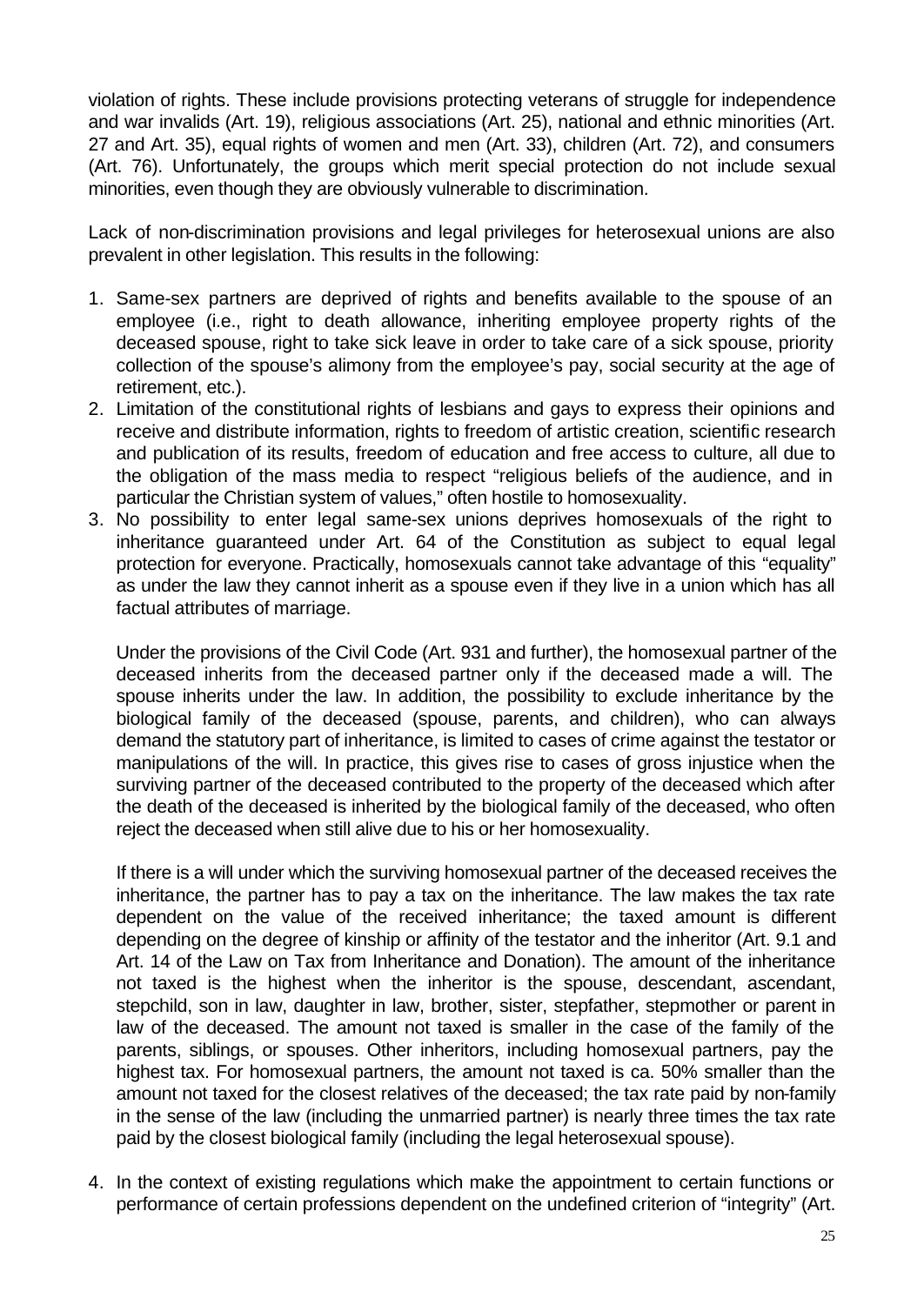24 of the Law on Legal Counsel, Art. 28 of the Law on the Supreme Court, Art. 51 of the Law on the Courts of Law), "high morals" (Art. 2 of the Law on the Ombudsman), which refer to generally accepted standards of integrity and morals, in Polish practice often identified with traditional, non-homosexual family and sexual tradition, it is possible to legally challenge the rights of persons who are openly homosexual to be appointed to certain functions or do perform certain professions. This means that the Constitutional protection of equality before the law, dignity and good reputation (Art. 47 of the Constitution) may be ineffective in such cases. Consequently, the freedom to choose a profession and the prohibition of discrimination of employees, guaranteed by the Constitution (Art. 65) and the Labour Code (Art. 10 and Art. 11<sup>3</sup> of the Labour Code) may be undermined where the law makes the right to perform a certain profession dependent on specific moral or personal properties. Likewise, the equality of homosexual people in access to public service, guaranteed by Art. 60 of the Constitution, is also restricted. In the case of heterosexual people, similar restrictions may only be a result of a conscious choice of a certain lifestyle, incoherent with generally accepted standards of integrity and morals.

- 5. Lack of legal protection of common property and personal relations (obligation of mutual help) of same-sex partners or alimony obligations of same-sex couples.
- 6. Additional costs (cost of legal counsel, notary assistance, taxes) incurred due to the regulation of property relations of the partners.
- 7. Problems with joint accommodation (it is not possible for same-sex partners to buy a cooperative apartment together, rent a municipal apartment together, they have to ask permission of the co-operative or the lessor to register the partner under the address, pay tax on rent of "part of the apartment" to the partner, etc.).
- 8. No tax credits, normally available to spouses (joint tax payment, lower tax rates on loans, inheritance and donations between the spouses, etc.)
- 9. No possibility to represent the partner before authorities and natural persons under the law.
- 10.No right to refuse testimony in proceedings involving the partner
- 11.The homosexual partner is often refused information about the health of the sick partner and participation in decisions about treatment, or even visits in the hospital or other institution.
- 12.The Criminal Code provides for the protection of groups and individuals who belong to national, ethnic, racial, religious and atheist minorities against violence, verbal abuse, incitement of hatred or promotion of a totalitarian state. This protection does not cover sexual minorities in spite of obvious risks and actual violation of their rights by such acts.

#### **Summary**

Provisions of the Polish law institute fundamental inequality in the treatment of Polish citizens who are heterosexual and those who are homosexual, both with respect to individual and social relations. The section above covers only a fraction of the issue and highlights the main area of legal discrimination of Polish lesbians and gays, i.e.: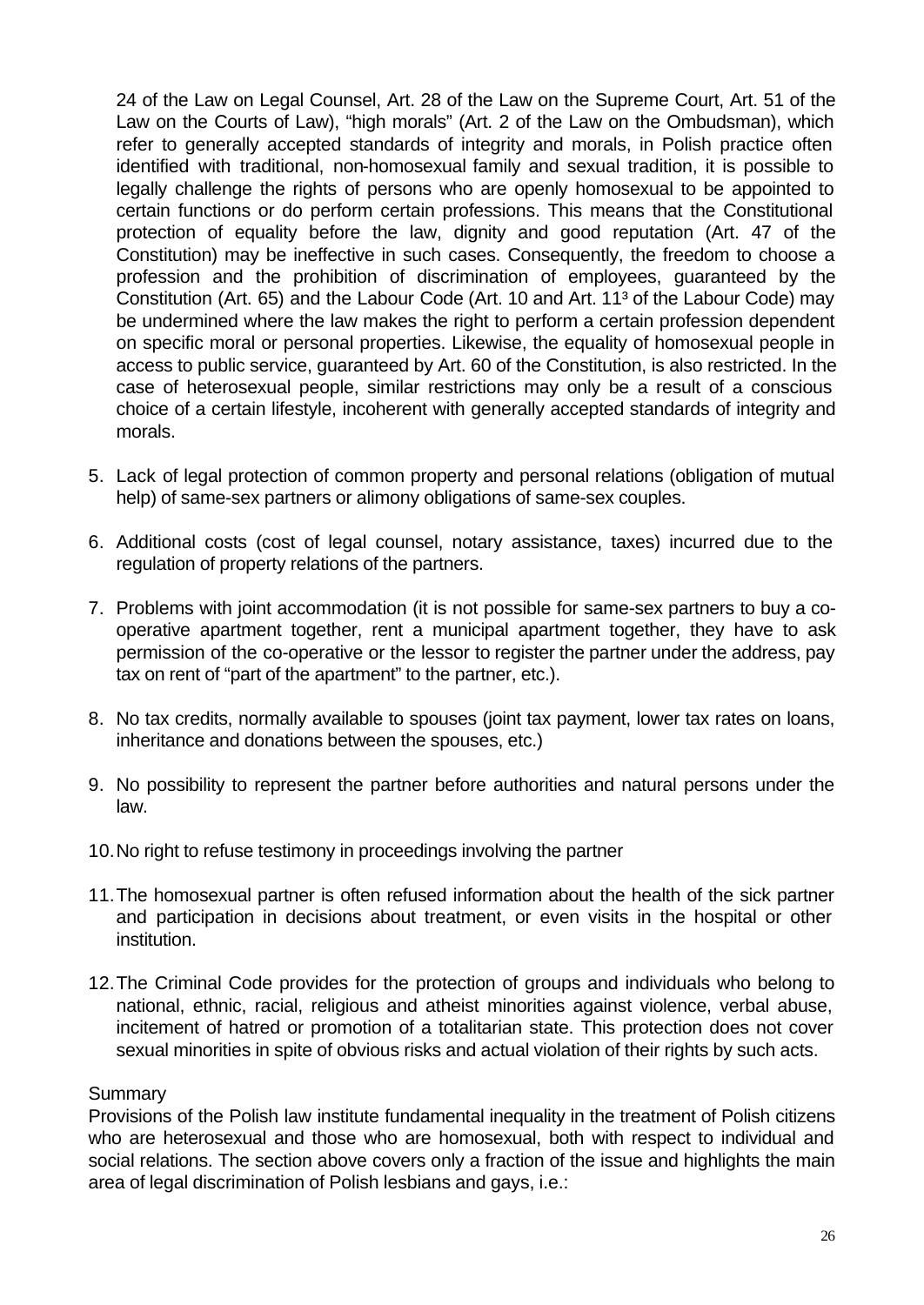- **EXECT** lack of non-discrimination provisions protecting homosexuals;
- Imited civic rights and freedoms due to conflicting Constitutional provisions (e.g., restricted right to equality as there is no right to enter legal unions);
- **EXEDENT** limited civic rights and freedoms due to legislation (e.g., restricted right to freedom of expression and right to information due to the obligation of the mass media to respect "Christian values", discrimination against lesbian and gay partnerships with respect to economic rights and social security);
- ß actual additional obligations towards public authorities (mainly in procedures and taxation).

The section above does not cover all aspects of legal discrimination of lesbians and gays in Poland, in particular:

- ß all specific regulations regarding, among others, social benefits for some social groups, provisions which regulate access to procreation and adoption, tax and other regulations which put homosexual individuals and couples in a worse legal position than that of heterosexual individuals or couples (in particular, legally married couples);
- legal practice, hostile towards lesbian and gays, which often prevents or hampers the exercising of their rights even where the law is not directly unfavourable, for example where the municipality refuses to agree that the partner may live in a municipal apartment as a sub-tenant while relevant regulations provide that the municipality cannot refuse its permission without reasonable grounds. Another example: powers of attorney are often required to be made as a notary deed while legal regulations do not require this. Compared to similar situations faced by partners in legally recognized heterosexual unions, this increases the homosexual partners' investment of time and money in mutual help and relations. Another circumstance is the identification of "morals" with traditional customs, hostile towards lesbians and gays, which turns regulations aimed at protecting society against corruption into a weapon against emancipation of the homosexual community.
- ß negative effects of lack of stabilisation and legal protection of informal unions (e.g., no joint property, no possibility to refuse testimony against a partner in legal proceedings) or necessary formalisation of relations to mutual relations between partners who have to anticipate potential conflicts and look for solutions in advance. In addition to potential psychological discomfort related in some cases to the negotiation of a contract and the involvement of legal counsel or tax advisors in private lives, this may produce conflicts between the partners. It bears emphasizing that this form of regulation of mutual relations is rather ineffective as not all possible scenarios can be predicted. Similar situations between partners in a legal union are regulated by professionally drafted legal provisions applicable to all situation; hence, such partners do not have to invest their efforts and money in establishing makeshift surrogates of such regulations.

In spite of promising declarations in the Constitution, the Polish law restricts the protection of fundamental rights and freedoms of lesbians and gays and fails to recognize their unions, which undermines the declaration expressed in Art. 1 of the Constitution, whereby the Republic of Poland is the good of all citizens, and in Art. 2 of the Constitution referring to social justice. The Constitution itself fails to give some of the citizens access to legal protection. This is deplorable, not only because it is goes against world standards of human rights and civic rights protection, but also because it erodes the confidence and trust in Polish authorities on the part of some citizens and the international community. The principle of unequal treatment of lesbians and gays enshrined in the Polish Constitution is also consistently applied in lower-level legislation.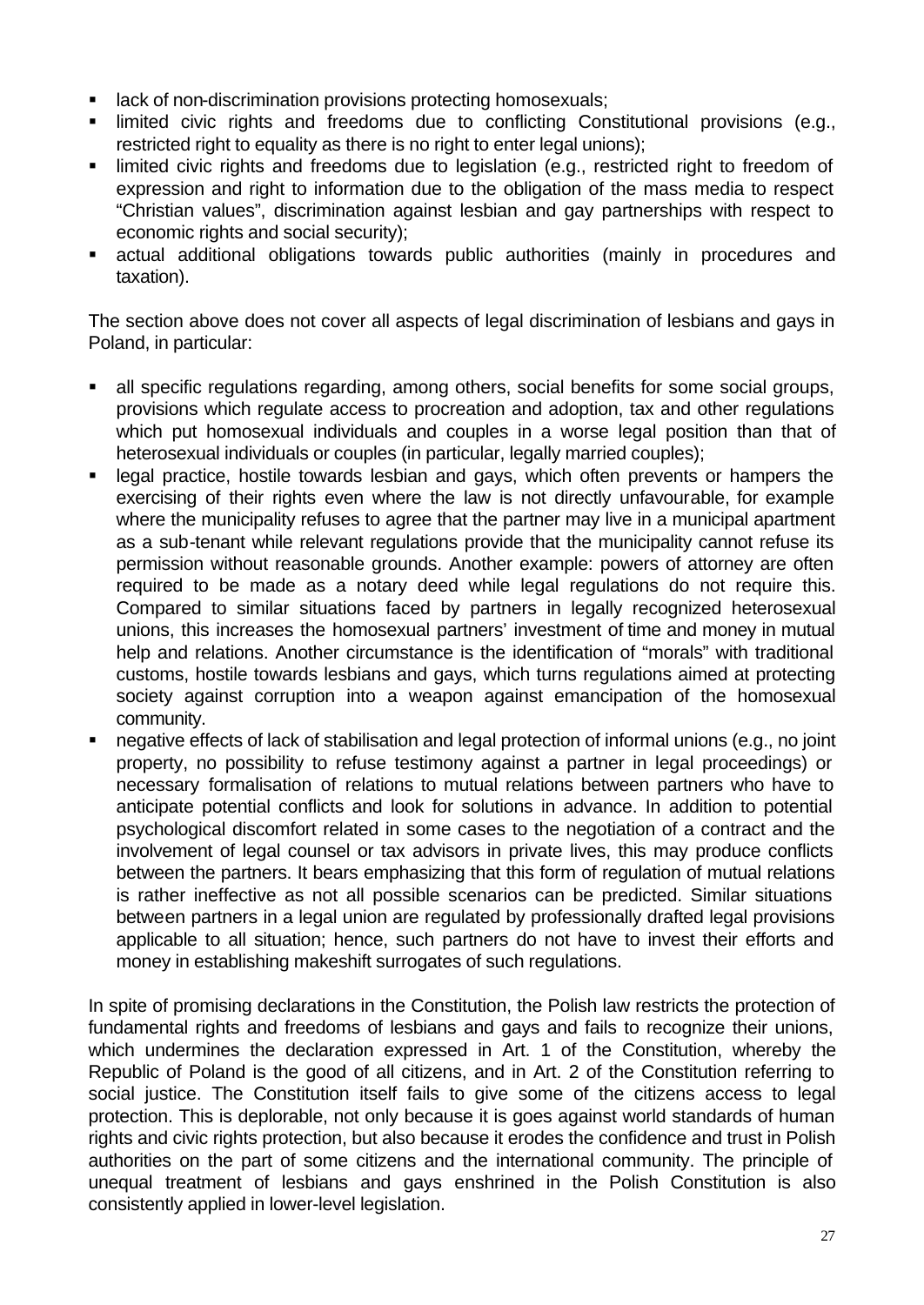# **3.9. DISCRIMINATION IN PUBLIC AND POLITICAL LIFE**

1. In 1998, activists of the Christian Lesbian and Gay Group "Exodus" at the Association Lambda Warszawa approached the authorities of the Catholic church with a request for the appointment of a special minister for the homosexual community. Their request was refused by the church officials who said that "gays and lesbians do not need a separate minister." Meanwhile, much smaller groups, such as artists, police officers, soldiers, scouts, physicians, and prisoners have their own ministers.

2. Reform of the Polish educational system, launched in 1999, introduced into "junior high schools" (students at the age of 13-15 years) the subject "Family Life Education". A regulation issued by the Ministry of National Education recommends that the curriculum include the following issues: "Acceptance of one's gender" and "Disturbances and difficulties in reaching gender identity; lack of acceptance of one's gender. Homosexual fears vs. actual homosexual tendencies; reasons. Available assistance in overcoming problems with gender identity." Guidelines for teaching students aged 16-18 years involve the same issues as well as "Assistance in developing a positive attitude to gender" and "Need of full acceptance of one's sexuality."

The Minister of National Education has approved several textbooks for the subject. In some of those, homosexuality is presented as a perversion. Lambda Warszawa has protested but to no avail. Each teacher can freely and at his/her own discretion choose a textbook from the list approved by the Minister. Although the subject "Family Life Education" is obligatory, there are few trained teachers and classes are offered by few schools (the supply of teacher training courses exceeds the demand). In result, many schools never mention homosexuality or present a very negative picture.

3. In July 2000, before the Third World Lesbian and Gay Cultural Conference held in Warsaw, Marcin Libicki, MP representing the party AWS, sent an open letter to presidential candidates (the election was held in October 2000) including the following questions: What is your opinion on so-called homosexual marriages? What do you think about adoption of children by homosexual couples? Two candidates – the incumbent president Aleksander Kwasniweski and the leader of the Polish Socialist Party (PPS) Piotr Ikonowicz – supported registered partnerships and adoption by same-sex couples. The other 11 candidates were either opposed or never responded. Andrzej Olechowski, a representative of the liberal intelligentsia and the business community, said the issue should not be subject to a public debate.

4. Poland is a member of the Council of Europe and the United Nations. In spite of Recommendations of the Council of Europe calling upon national governments to promote tolerance and adopt legislation to make discrimination on grounds of sexual orientation punishable, the Polish Government has taken no action.

In 2000, at the UN General Assembly's Special Session on Women in New York, the delegation of the Polish Government voted against an amendment in the final document recommending that discrimination on grounds of sexual orientation be punishable. Head of the delegation Minister Jerzy Kropiwnicki (Minister of Regional Development, an institution which has little to do with women's rights) explained the decision with his personal disgust with perversion. When the delegation returned home, its lack of support for the amendment was explained with too short notice and lack of guidelines in the instructions of the Polish Government.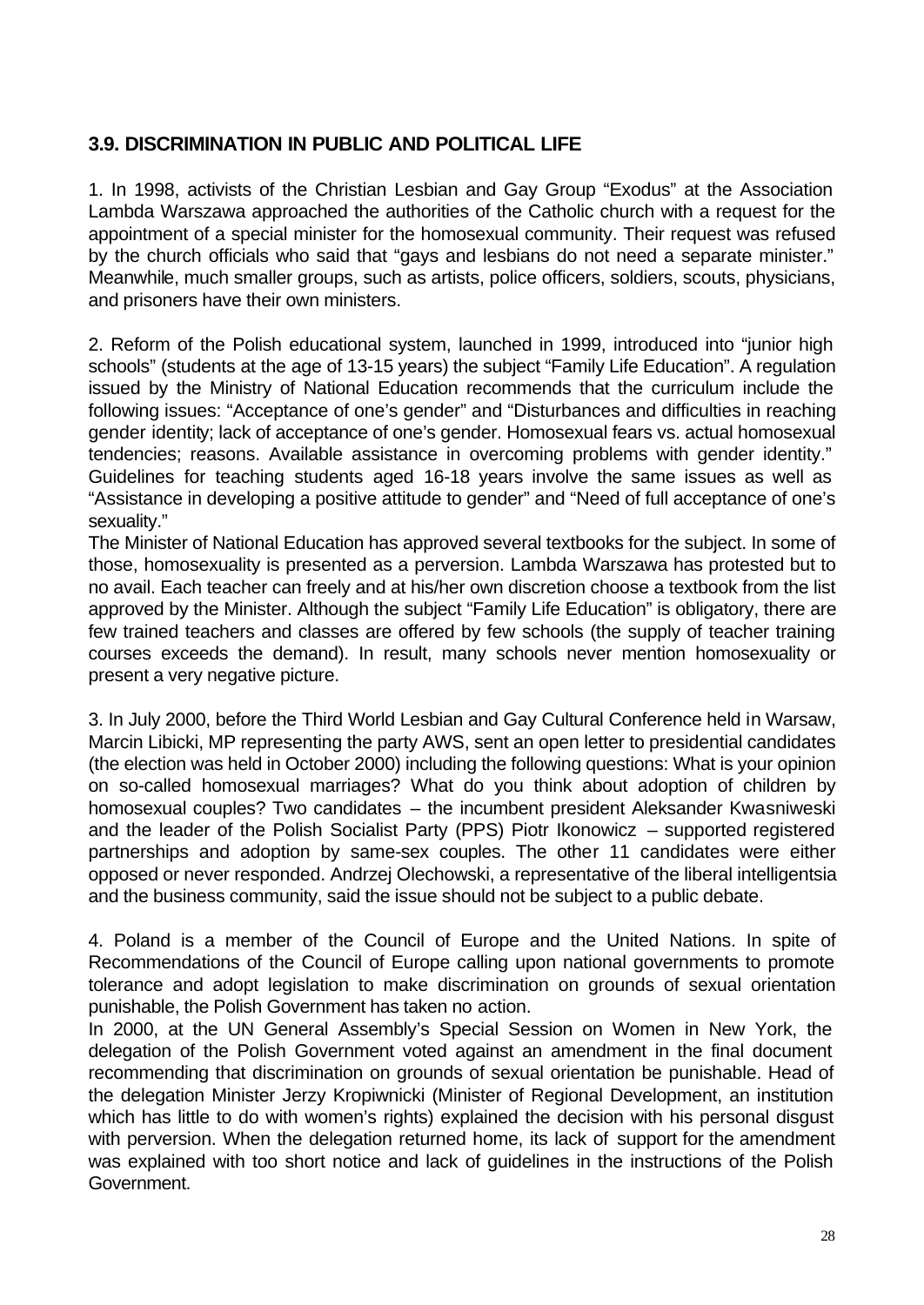5. On 6 March 2001, the Swedish Minister for Equality of the Sexes Margaret Windberg presented the UN Committee for the Status of Women with the draft EU position on the equality of the sexes. Before, the EU position was presented to the Polish Foreign Ministry which forwarded the document to Maria Smereczynska, Governmental Plenipotentiary for Family. Minister Smereczynska refused her support for the EU position as it included such phrases as "sexual rights and sexual orientations."

6. The Polish Red Cross (PCK), involved among others in blood donor activities, said in its leaflet that blood should not be donated by those who have many sexual contacts and switch partners, by intravenous drug users and homosexuals. According to the authors of the leaflet, homosexuals are at a high risk of HIV infection. Meanwhile, statistics suggest a growing number of HIV infections through heterosexual sex. The leaflet perpetuates a social stereotype of homosexuals as a promiscuous group of people who often change partners.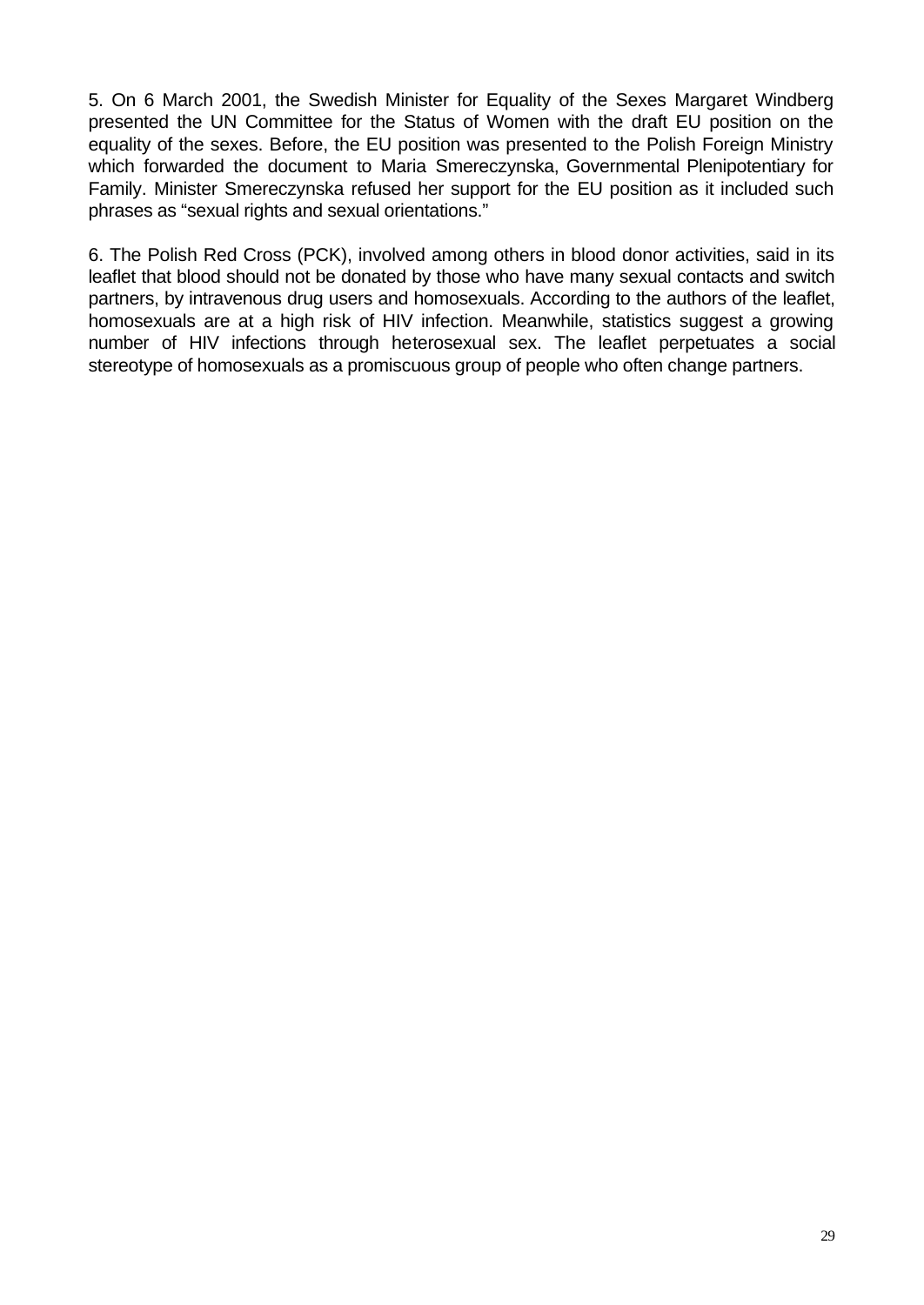# **4. CONCLUSIONS AND RECOMMENDATIONS**

In Poland, where a major (social and political) role is played by the Catholic church, the general public's perception of homosexuality is usually based on the conviction that it is a violation of generally accepted standards. Negative attitudes to homosexuality – partly confirmed in this Report – mostly derive from the deep belief that homosexuals undermine the fundamental system of the nation's values: the family, which in Poland has always been a reference point for morals, and – equally important given its violent history – Polish patriotism. According to most Poles, lesbians and gays seem to deny the importance of the family, and it is in the name of family values that homosexuals are condemned and accused of corrupting minors, immoral behaviour, paedophilia, and – consequently – destroying the family. Due to such thinking, among others, most Poles think homosexuals are not first-rate citizens and should be excluded from important social functions.

This attitude generates homophobia, the root of contempt and prejudice. It is vented through physical violence or – more often – through language. Homosexuals are branded with words, humiliated (see: Harassment), and held responsible for AIDS, as reflected in the Report. It is more comfortable to believe that AIDS is not a problem to the "healthy" population. This leads to cases unknown to the civilized world. The editors of a Polish daily didn't think there was anything was wrong with publishing an ad reading, "*Award to HIV for special merits in cleansing the society of faggots and drug addicts*."<sup>7</sup>

Negative attitudes towards homosexuals in Poland are fuelled and strengthened by frequent statements of church officials and by the mass media (also the opinion-making ones). Most press publications, radio and television programmes confirm the belief that homosexuality is a "different" sexual orientation; gays are mentioned in the context of AIDS, paedophilia, transsexuals, in brief – scandals. Adoption of children by lesbians and gays is a notorious issue (even though no opinion poll has asked those directly interested!); homosexual interviewees are introduced by initials only, shown with a blurred face or with the face turned away from the camera, which may enforce the impression that homosexuality is something evil or improper.

Attitudes towards homosexuals can be a useful measure of the mentality of Poles. The promoted and fostered negative image of homosexuals goes with the general trend of condemning and showing hostility not only towards gays and lesbians but also all "others", all those "different" (national and religious minorities). In Poland, due to social disapproval of and aversion to homosexuality, many homosexuals have low self-esteem, feel guilty and concerned about their sexual orientation (this is clear in the reported cases where beatings, blackmail or threats were not reported to the police). This often leads to alienation, loneliness, depression. Lesbians and gays often fear others may find out about their sexuality (see: Discrimination at work). After all, the sentiment of the homosexual community is also a measure of the tolerance and openness of society. The situation of minorities in a country speaks volumes about its society. Meanwhile, on 24 May 2001, the Polish Parliament gave the police the right to collect information about the sexual orientation of suspects.<sup>8</sup>

l

<sup>7</sup> *Express Wieczorny*, no. 90, 17 April 1998

<sup>&</sup>lt;sup>8</sup> Under the new law, the police can collect "sensitive information" about suspects by permission of the prosecutor.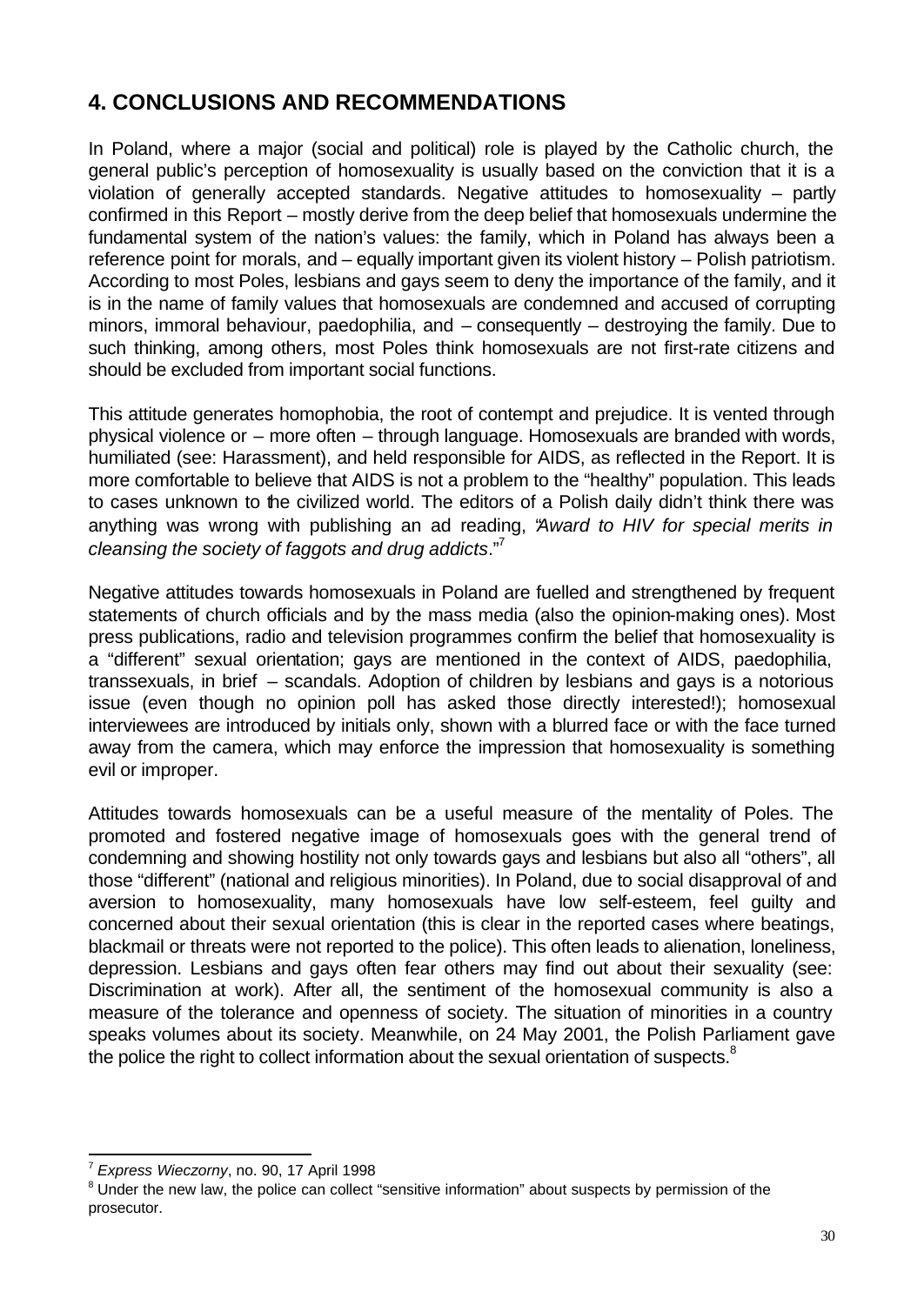# RECOMMENDATIONS:

In our opinion, the following measures are urgent:

- 1. Introduction into the Polish legislation of provisions prohibiting discrimination on grounds of sexual orientation (in the Constitution, the Criminal Code or the Civil Code), in particular in the context of protection against hate crimes and at work.
- 2. Opening of registered partnerships to homosexuals living in unions, giving rights to joint tax payments, social benefits, and inheritance on the same principles as family members.
- *3.* Introduction to the school "Health Education" curriculum of issues on tolerance of homosexuals and bisexuals. Appropriate training should be provided for teachers whose class curricula cover homosexuality so the teachers have adequate knowledge.
- 4. Ensuring full police assistance to homosexual victims of crimes:
- · provision of training on tolerance of homosexuality and assistance to homosexuals to emphasise equal rights of homosexuals and other citizens;
- · promotion in the homosexual community of the right to use police assistance in the case of discrimination and promotion of civic rights of all citizens (legal education of homosexuals).

**All those measures should guarantee safety and fair treatment of homosexual citizens of Poland in their own country.**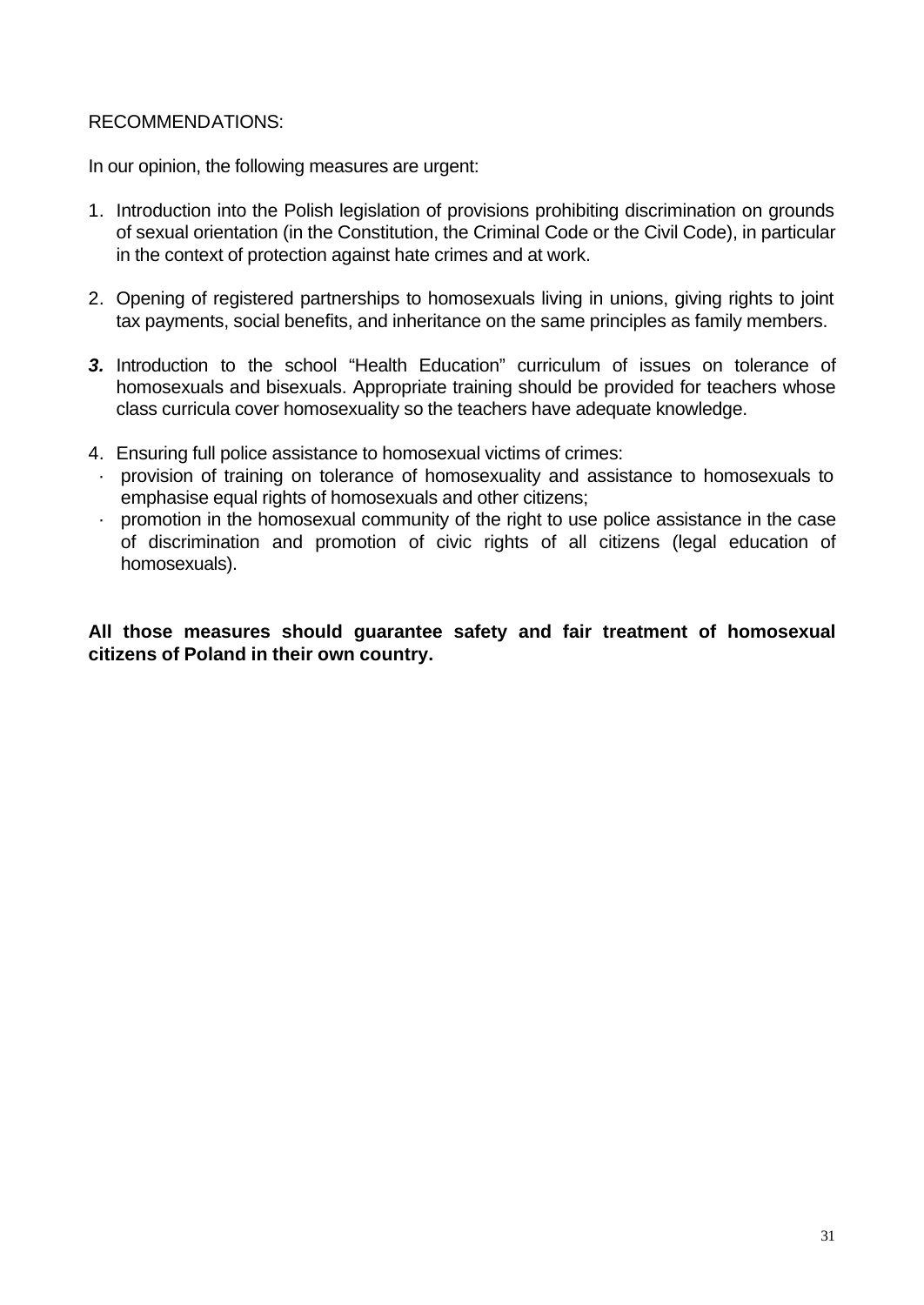# **5. APPENDIX**

# **5.1 . SAMPLE QUESTIONNAIRE**



Association Lambda

Warszawa

ul. Czerniakowska 178/16, 00-440 Warsaw tel. (0-22) 628.52.22 (Tue, Wed: 6 p.m. – 9 p.m., Fri: 4 p.m. – 10 p.m.) e-mail: lambdawa@gejowo.pl, lambdawa@polbox.com; http://lambdawa.gejowo.pl

#### **DISCRIMINATION REPORT – SURVEY QUESTIONNAIRE**

#### **INTRODUCTION**

This questionnaire is being circulated by the Association Lambda Warszawa. We want to collect information about discrimination against homosexuals and bisexuals. This information and the report based on it will be presented to the mass media, Polish authorities, and the European Commission,

We think this report cannot go unanswered. We hope the European Commission's preaccession report for the Polish Government will include recommendations on the rights of lesbians and gays.

Information you will submit through the questionnaire will improve the situation of lesbians, gays, and bisexuals in Poland. Once we realize the scale of discrimination, we can demand specific measures to prevent it. Please fill out this questionnaire and respond to all questions truthfully, by circling the correct answer or describing your case. If there is not enough space, please use another sheet. If possible, please attach documents (copies) to authenticate the described cases of discrimination. Please send the completed questionnaire to:

#### **Association Lambda – Warszawa, ul. Czerniakowska 178/16, 00-440 Warsaw**

**Please persuade your friends to complete the questionnaire as well! You can get more copies on request. You can also photocopy this sheet. You can also download the questionnaire from our web site (http://lamdawa.gejowo.pl).**

#### **Q U E S T I O N N A I R E**

A – VIOLENCE AND HARASSMENT

Violent attacks

1. Have you ever been subjected to violent attacks because you were known or suspected to be homosexual?

(Except in the case of harassment at the work place – for this, see section below)

Yes / No *(if "No" – go to question 8)*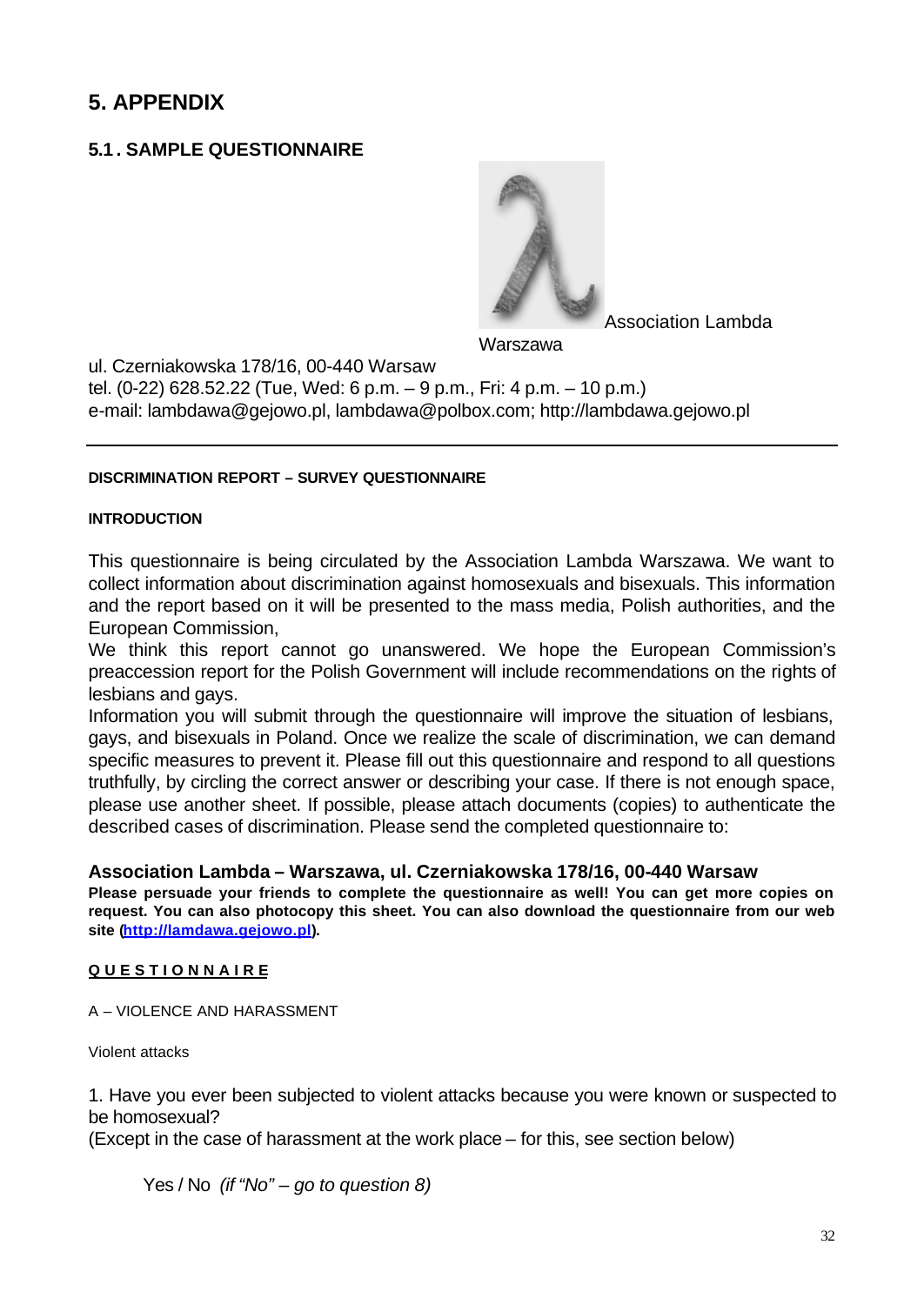2. How many times have you been attacked?

Once / Twice / Three or more times

3. What form did the attack(s) take?

Beaten up / Assaulted with a weapon / Hit, punched or kicked / Other

4. What was the identity of your attacker?

Family member / Work colleague / Friend / Neighbour / Police / Unknown to you / Other

Please describe the incident(s)

5. Did you report the violence to the police?

Yes / No

6. If "No", why not?

7. If "Yes", what reaction did you get from the police?

Supportive / Neutral / Hostile

#### Harassment

8. Have you ever been harassed because you were know or suspected to be homosexual? (example of harassment – see question 10) (Except in the case of harassment at the work place – for this, see section below)

Yes / No *(if "No" – go to question 16)*

9. How many times have you been harassed?

Once / Twice / Three or more times

10. What form did the harassment take?

Verbal abuse / Graffiti written about you / Vandalism / Hate mail / Threats / Blackmail / **Other** 

11. What was the identity of the person who harassed you?

Family member / Work colleague / Friend / Neighbour / Police / Unknown to you / Other

Please describe the incident(s)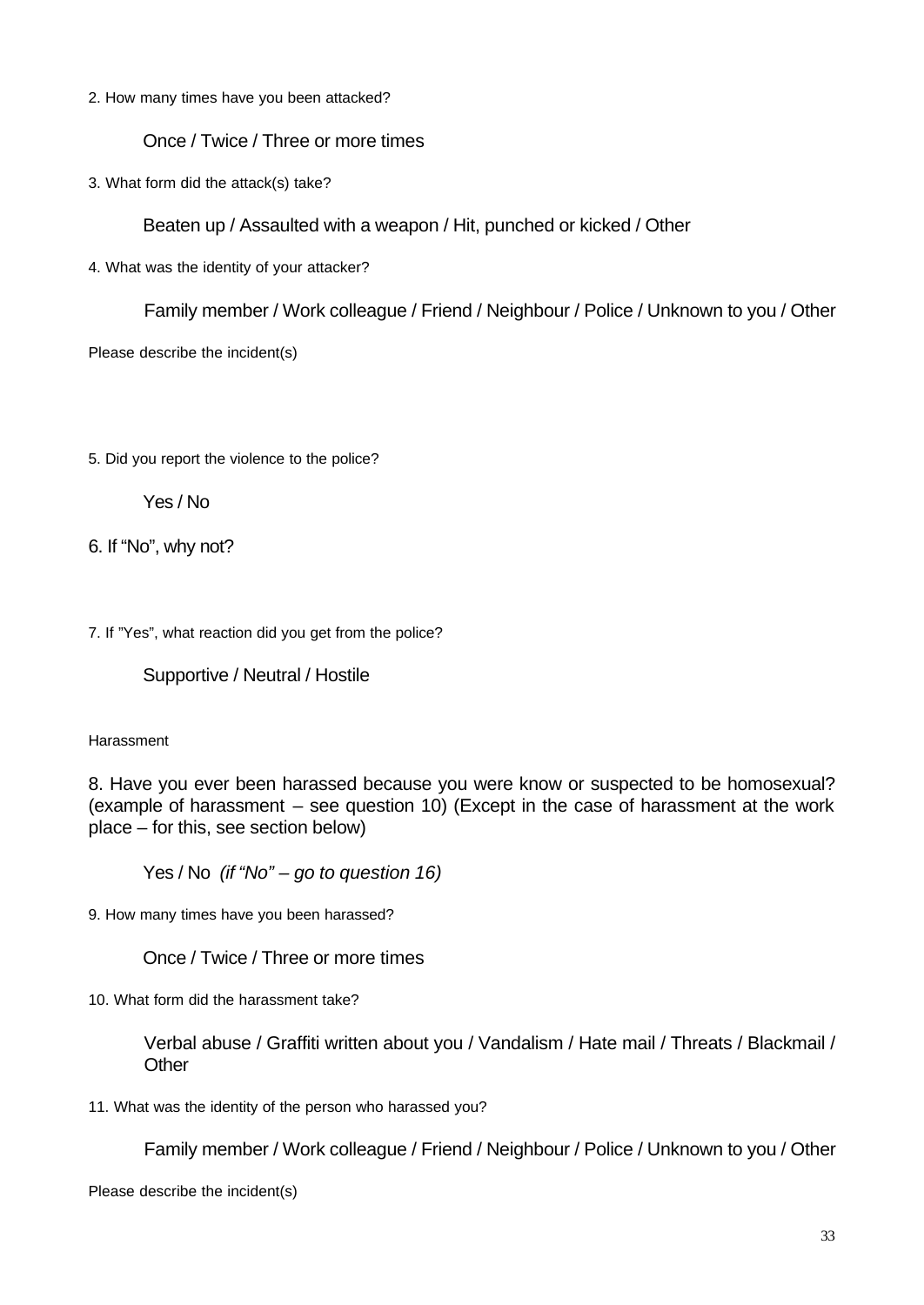12. Did you report the harassment to the police?

Yes / No

13. If "No", why not?

14. If "Yes", what reaction did you get from the police?

Supportive / Neutral / Hostile

15. If you reported the harassment to the local authority, what reaction did you get?

Supportive / Neutral / Hostile

Action to avoid violence and harassment

16. Do you avoid kissing or holding hands in public with same-sex partners/friends?

Yes / No

17. Do you avoid telling people who are not friends or family about your sexual orientation?

Yes / No

- B DISCRIMINATION AT WORK
- 1. Have you ever been denied a job because you were known or suspected to be lesbian, gay or bisexual?

Yes / I suspect so / No

If "Yes" or "I suspect so", please describe what happened.

2. Have you ever been denied promotion because you were known or suspected to be lesbian, gay or bisexual?

Yes / I suspect so / No

If "Yes" or "I suspect so", please describe what happened.

3. Have you ever faced attempted or threatened dismissal because you were known or suspected to be lesbian, gay or bisexual?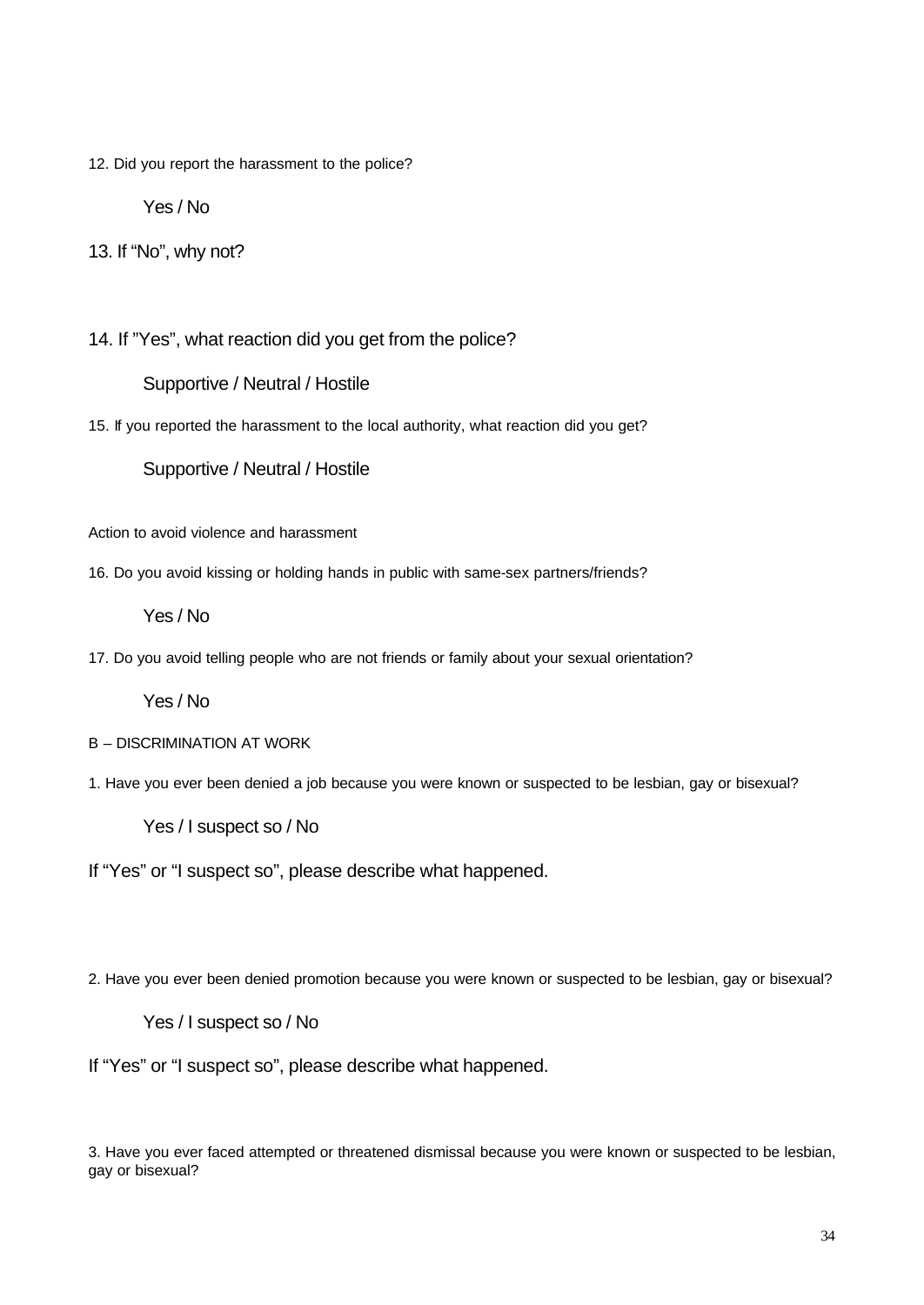# Yes / No

If "Yes", please describe what happened.

4. Have you ever been dismissed (or forced to resign) because you were known or suspected to be lesbian, gay or bisexual?

Yes / No

If "Yes", please describe what happened.

Harassment at work

5. Have you ever been harassed at work because you were known or suspected to be lesbian, gay or bisexual? (examples of harassment – see question 6)

Yes / No (if "No" – go to question 7)

6. Please indicate the form this harassment took:

Physical violence / Threats / Aggressive questions / Homophobic abuse / Jokes or teasing / Sexual harassment / Other

7. Have you ever refused or avoided applying for a work in a particular job or field (e.g., in the armed forces) because you were lesbian or gay?

Yes / No

If "Yes", which jobs did you avoid?

8. Have you ever left a job because of your sexual orientation?

Yes / No

9. Have you ever felt it necessary to hide or keep quiet about your sexual orientation at work?

Yes, in some jobs / Yes, in all my jobs / No, never

10. If you are employed, do you hide your sexual orientation in your current job?

Yes, from some people / Yes, from everyone / No, I don't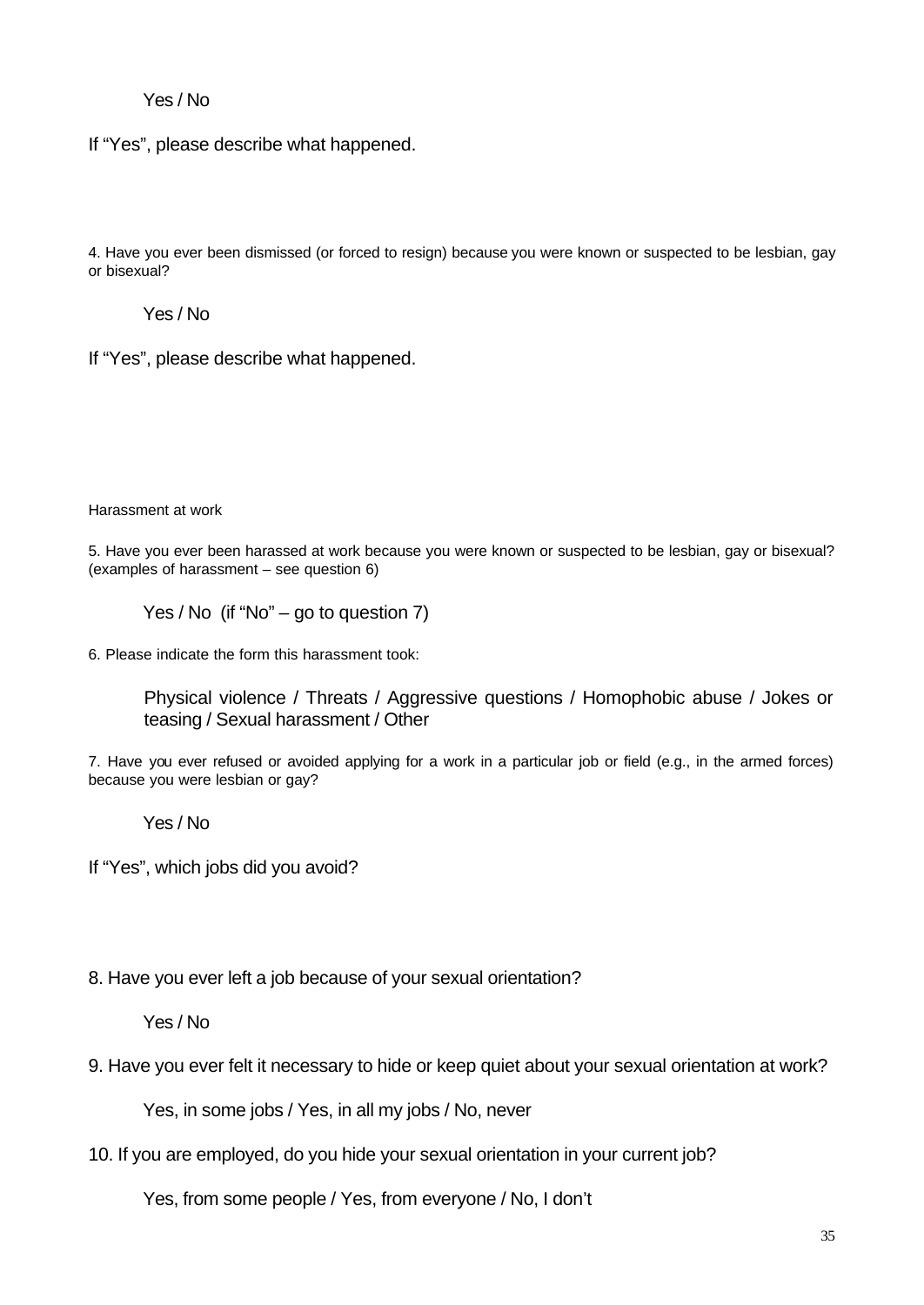11. If you hide your sexual orientation in your current job, from whom do you hide it?

Clients/customers / Employers/superiors / Other employees / Children/young people / **Other** 

12. If your pay package or social package includes benefits available to couples (allowances, discounts, special leave), who are they available to?

I don't know / All couples / Heterosexual couples / Married couples only

C - SERVICES

1. Have you ever had problems over accommodation because of your sexual orientation?

Yes / No *(if "No" – go to question 3)*

2. What kind of problems did you have?

Refused a tenancy / Verbal harassment by tenants / Other

Please describe the incident(s)

3. Do you hide your sexual orientation from neighbours, landlord/landlady to avoid discrimination?

Yes / No

4. Have you ever experienced any discrimination because of your sexual orientation in the provision of health services?

Yes / No

If "Yes", please describe.

5. Have you ever experienced discrimination in other areas of service or public places?

Yes / No

6. If so, which of the following:

Bars/clubs / Restaurants / Hotels / Other

7. Do you conceal your sexual orientation in these places to avoid discrimination?